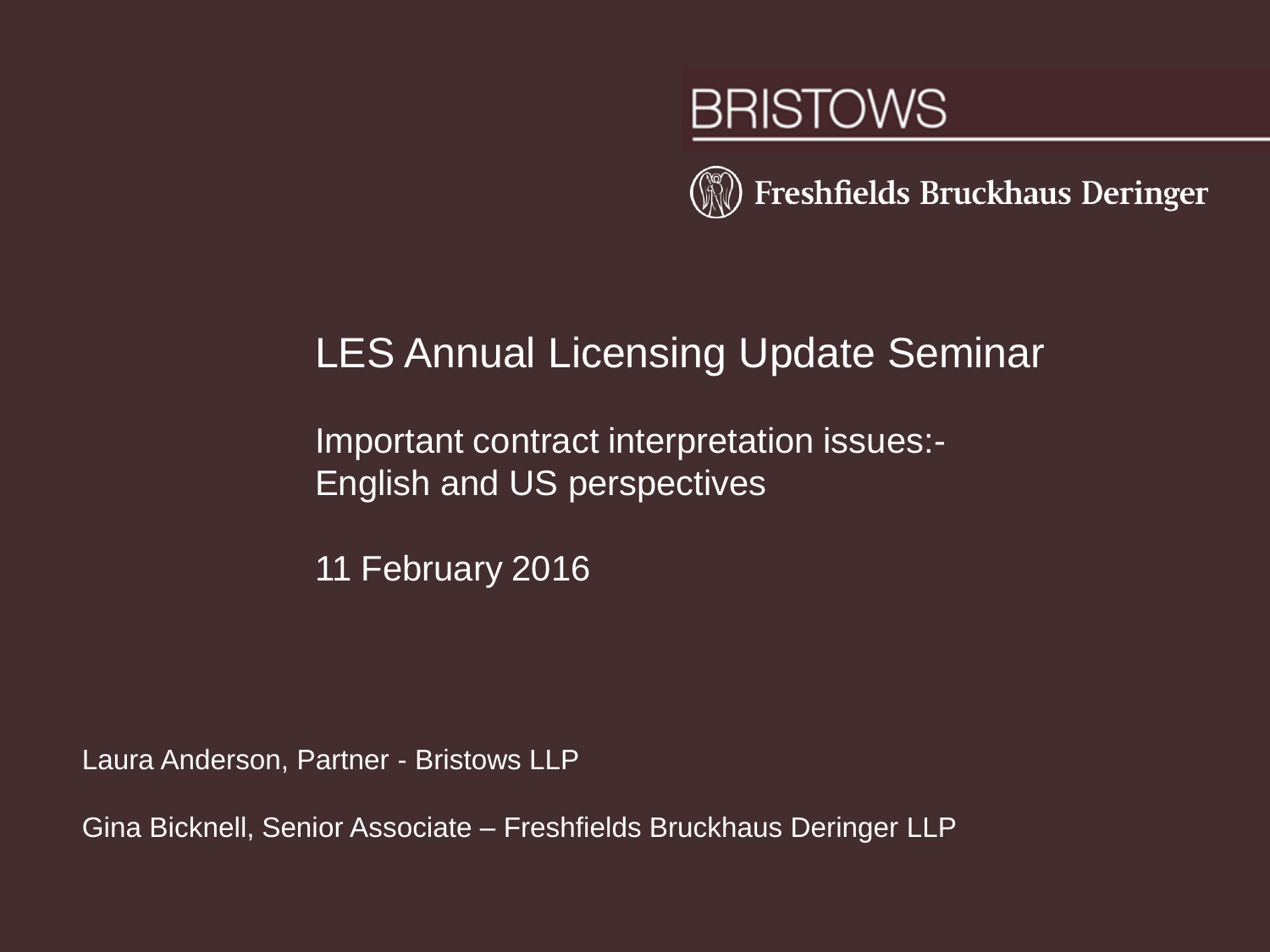### Agenda

- 1. English and US approaches to contractual interpretation
- 2. Obligations to act in "good faith"
- 3. Liquidated damages clauses v penalties
- 4. Requirements for a valid assignment of IPRs
- 5. Endeavours obligations what do they really mean?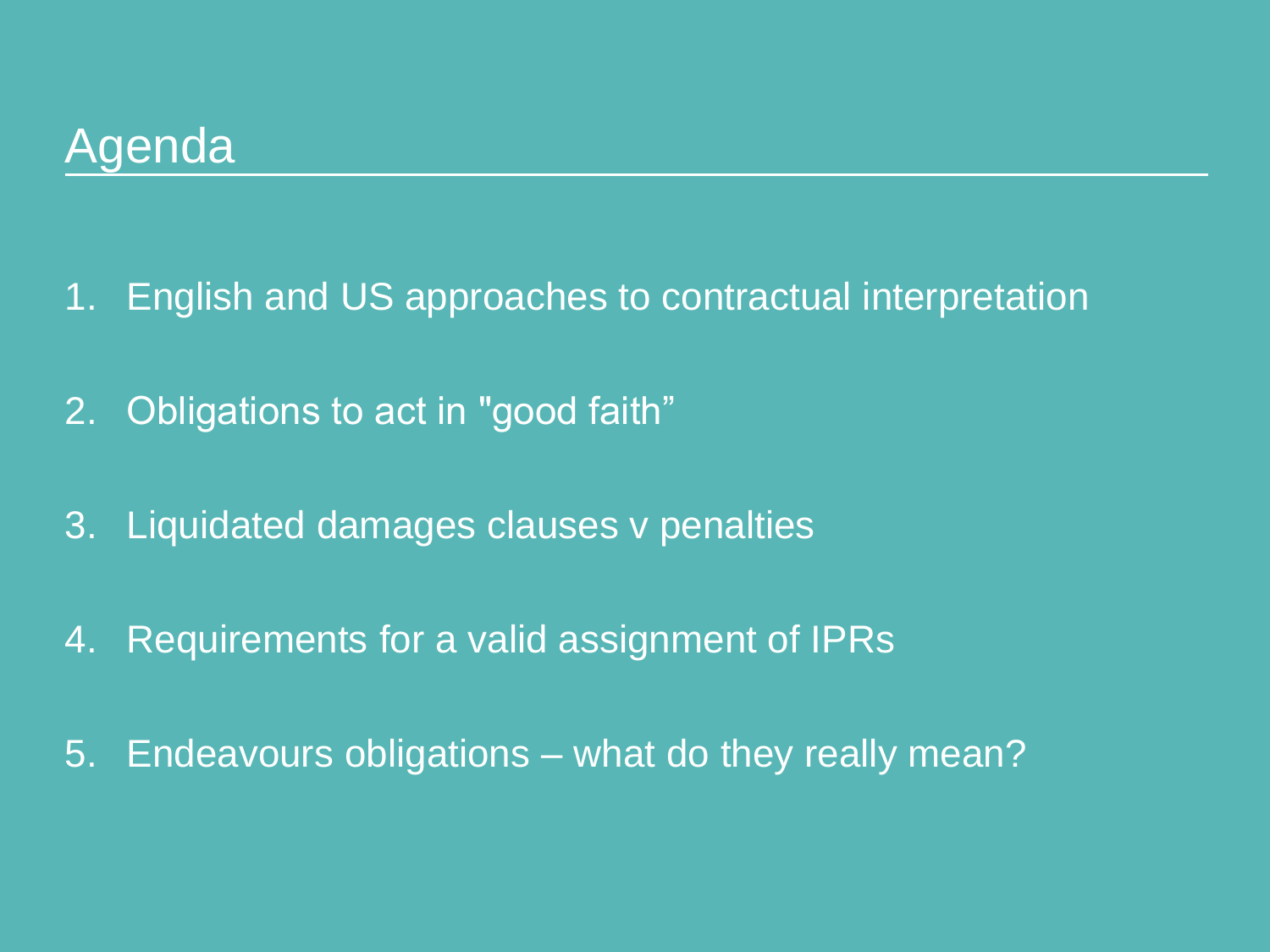### Overview – English and US approach to contracts

#### Similarities and differences in US/UK approach

- Courts in the US and England adopt a similar approach:
	- both seek to give effect to a commercially reasonable interpretation of a contract provision that is in accordance with the objective intention of the parties and consistent with the terms and purpose of the contract as a whole.

#### • But there are important differences:

- English courts may take into account the "matrix of facts" extrinsic to the written contract to determine the parties' reasonable intention
- $\circ$  Under US law, the court may only look to the "four corners" of the written contract – this is the "parol evidence rule". State law governs how strict this is.
- This difference of approach informs the level of detail that should be included in a contract.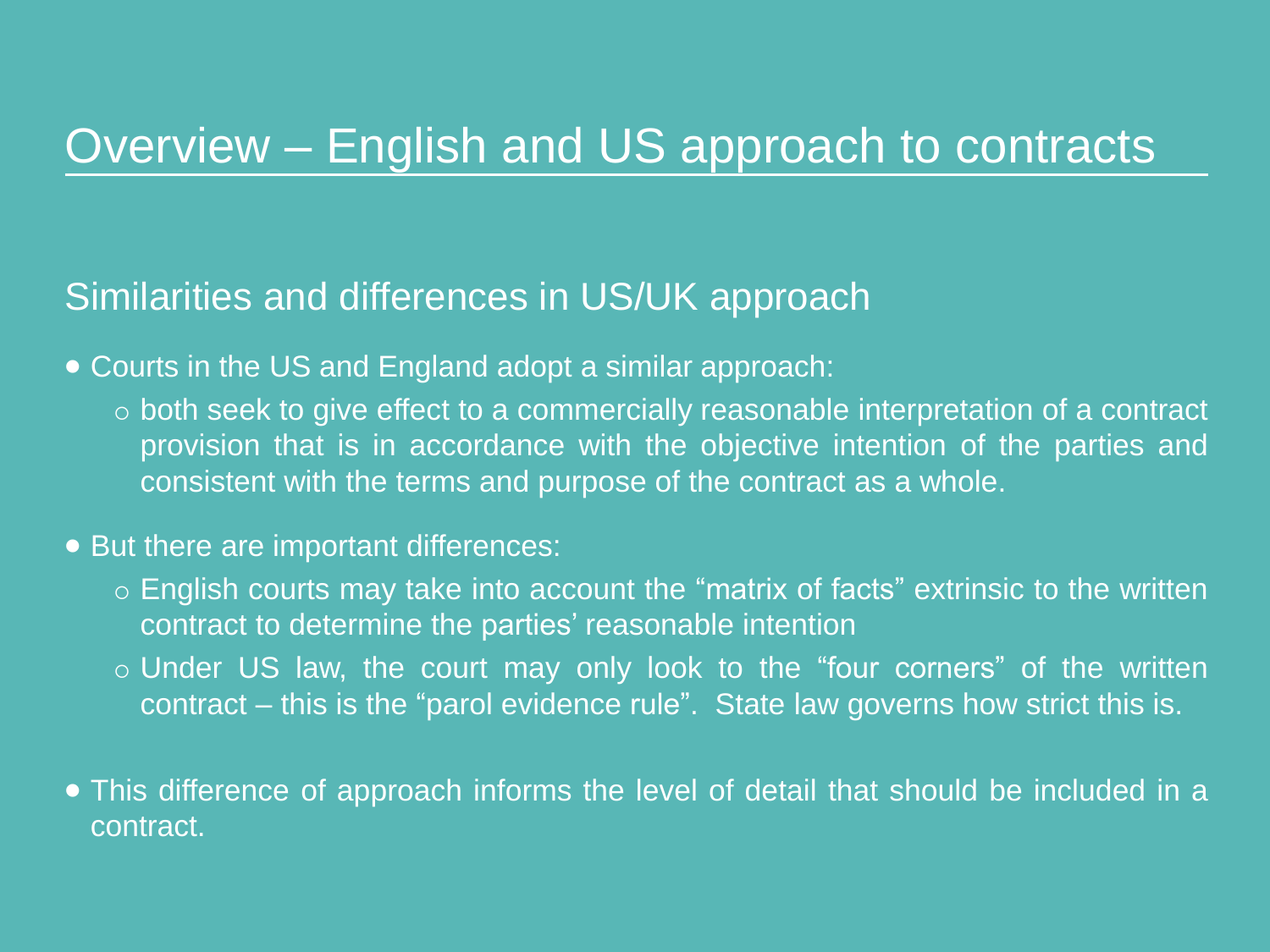# "Good faith"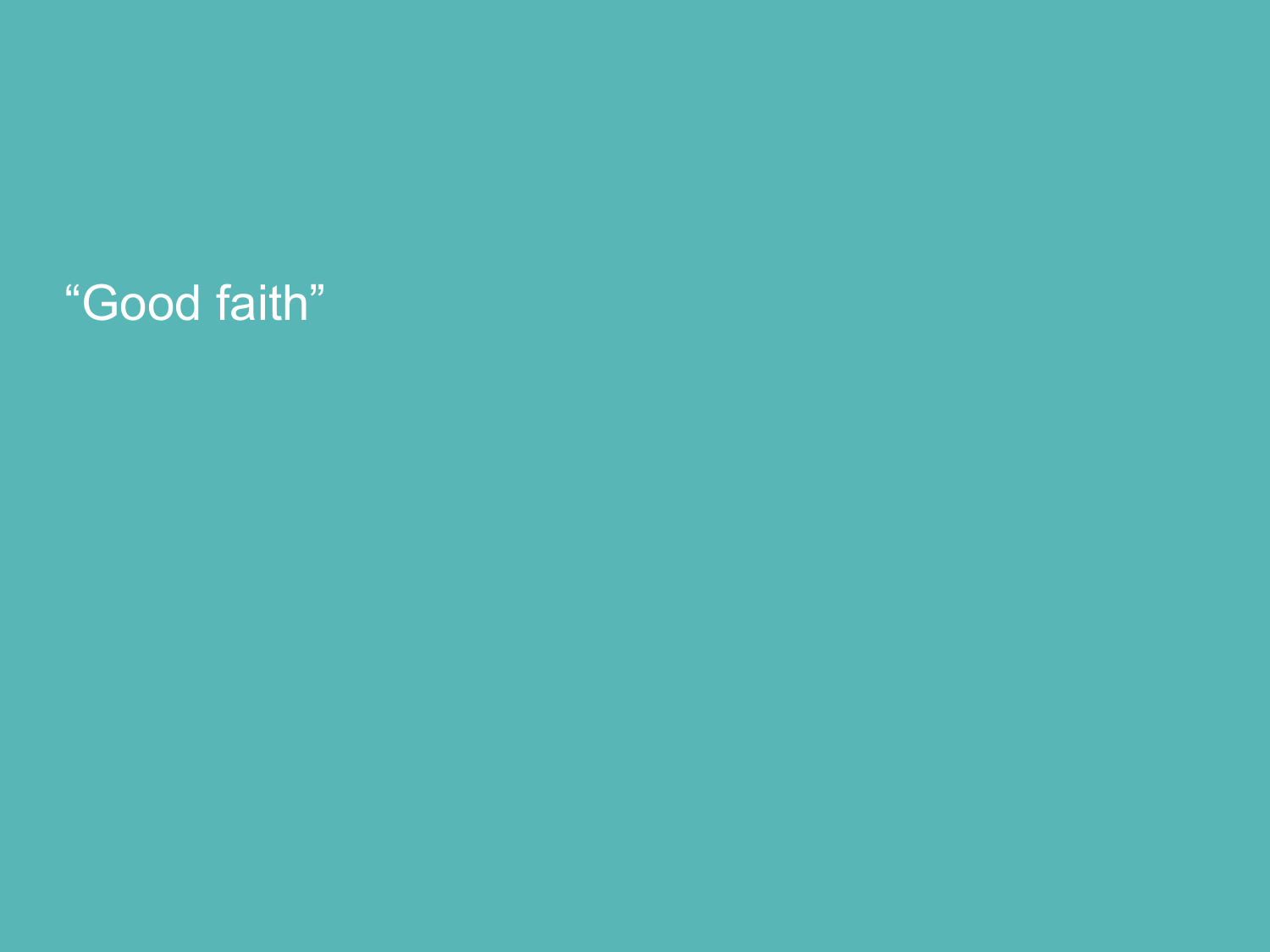- Common to see provisions in licence agreements requiring the parties to act in good faith in the performance of specific obligations or the exercise of specific rights.
- Typically these are obligations to co-operate, to negotiate or to grant approvals or consents. Less likely to see a general obligation that the parties will act in good faith in the performance of the contract as a whole.

"*The Licensee shall submit samples for approval and the Licensor shall, acting in good faith, approve or reject the same."*

*"The Licensor shall, in good faith, determine the fair market value of the Licensed Products in the relevant territory."*

- Number of cases over the past two years examining obligations to act in good faith.
- *Yam Seng v. ITC, Medirest v. Mid Essex Hospital Services, IBM v. Fujitsu* and, most recently, *Portsmouth City Council v. Ensign Highways*.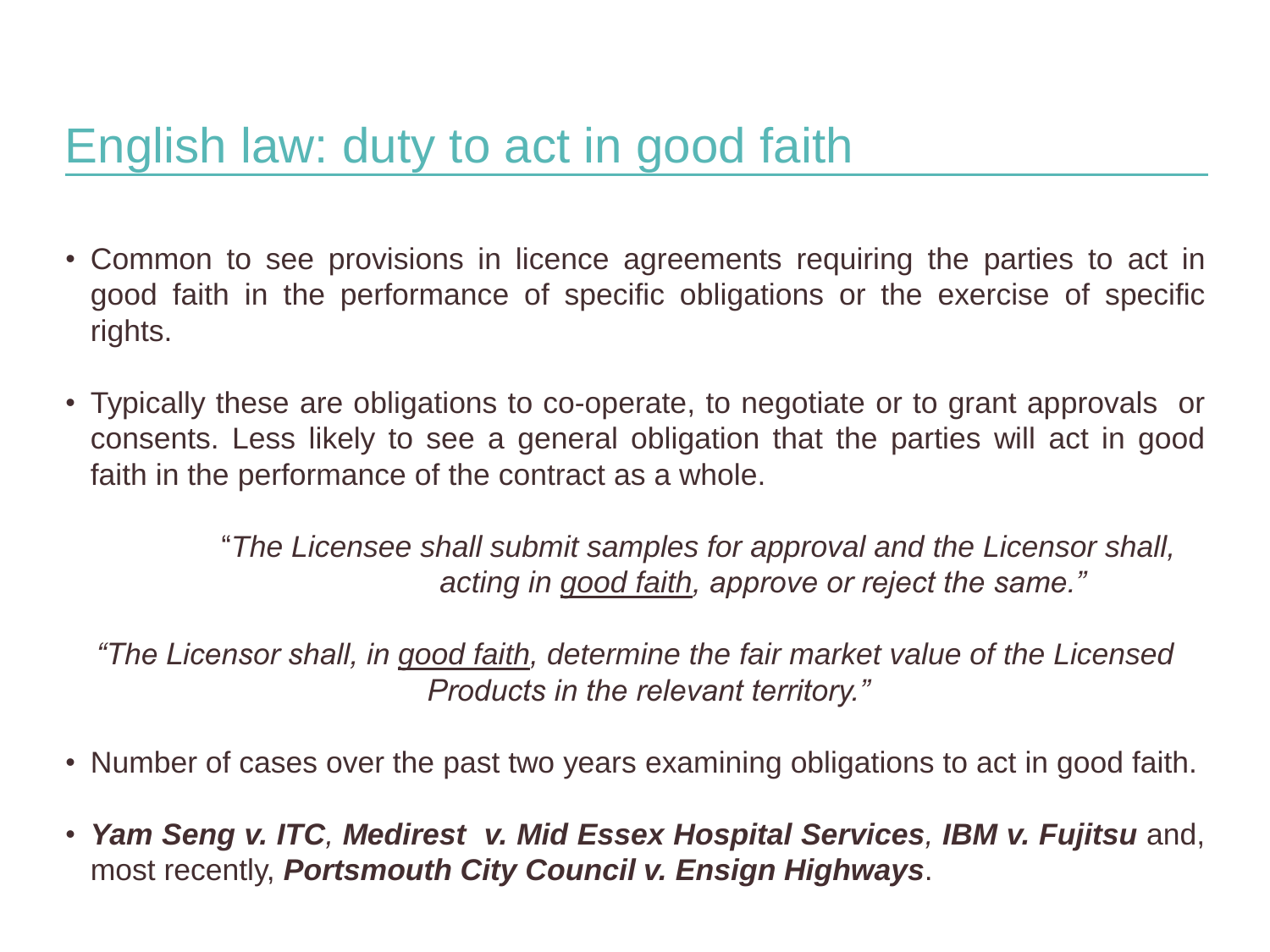• Two questions to consider:

ocan a general duty to act in good faith be implied in English law commercial contracts?

 $\circ$  in the context of specific contractual obligations, what does "good faith" mean anyway?

- Position in English contract law is that there is no legal overriding principle of good faith and a duty to act in good faith is not generally recognised (except for certain types of contracts e.g. insurance, employment, partnership).
- Not the case in civil law systems (e.g. Germany, France, Italy) or certain common law countries (e.g. USA, Canada and Australia).
- Why is this?

oEnglish law emphasis on particular solutions for particular problems

o ethos of individualism (free to pursue self interest)

ogeneral duty would create too much uncertainty

• In the last three years, the Courts have not followed Leggatt LJ's comments in Yam Seng about "relational contracts".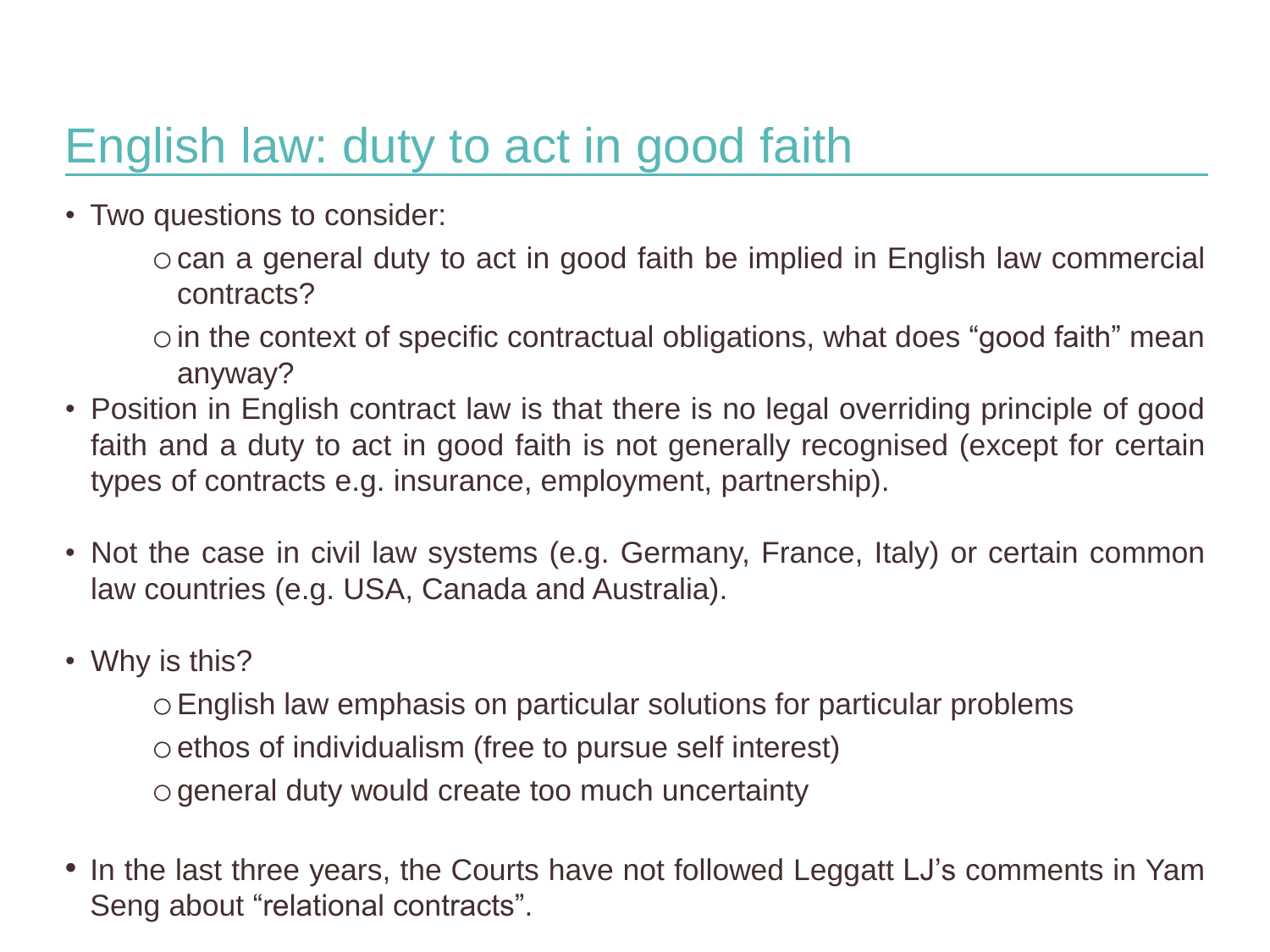- *Portsmouth City Council v Ensign Highways –* specific clause required that the parties "*deal fairly, in good faith and in mutual co-operation with one another*..."
- Court held that this obligation did not create a general duty and did not apply to the contract as a whole for the following reasons:
	- o there was nothing in the language of the clause suggesting it did;
	- o the agreement contained other clauses setting out specific narrow obligations of good faith suggesting the parties had carefully considered the situations where this duty should apply;
	- o the implication of a term requiring good faith was not necessary to make the contract work; and
	- o the termination rights could not be subject to a duty of good faith, they were clear termination rights triggered by specific events.
- Court, referring to Medirest, was mindful not to create a general obligation which could cut across specific provisions of the contract.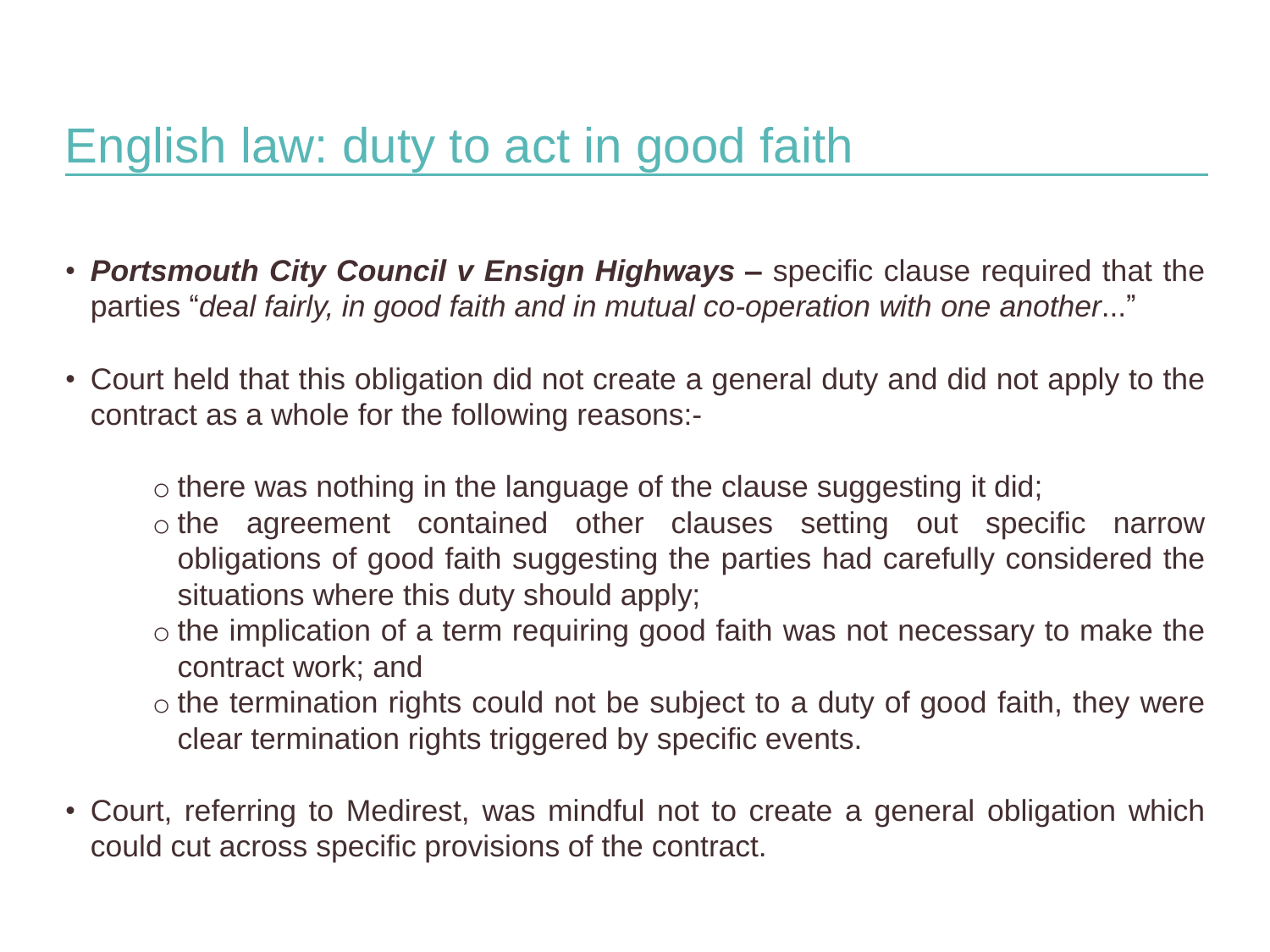- Court also asked to consider whether PCC was subject to a specific implied duty to act in good faith when implementing the services points mechanism under the contract.
- Court followed the Court of Appeal in Medirest.
- Where one party has a discretion, a duty may be implied on that party to act honestly, on proper grounds and not in a manner that is arbitrary, irrational or capricious.
- Discretion existed in the level of service points to be awarded not whether or not to claim the service points as this was a contractual entitlement.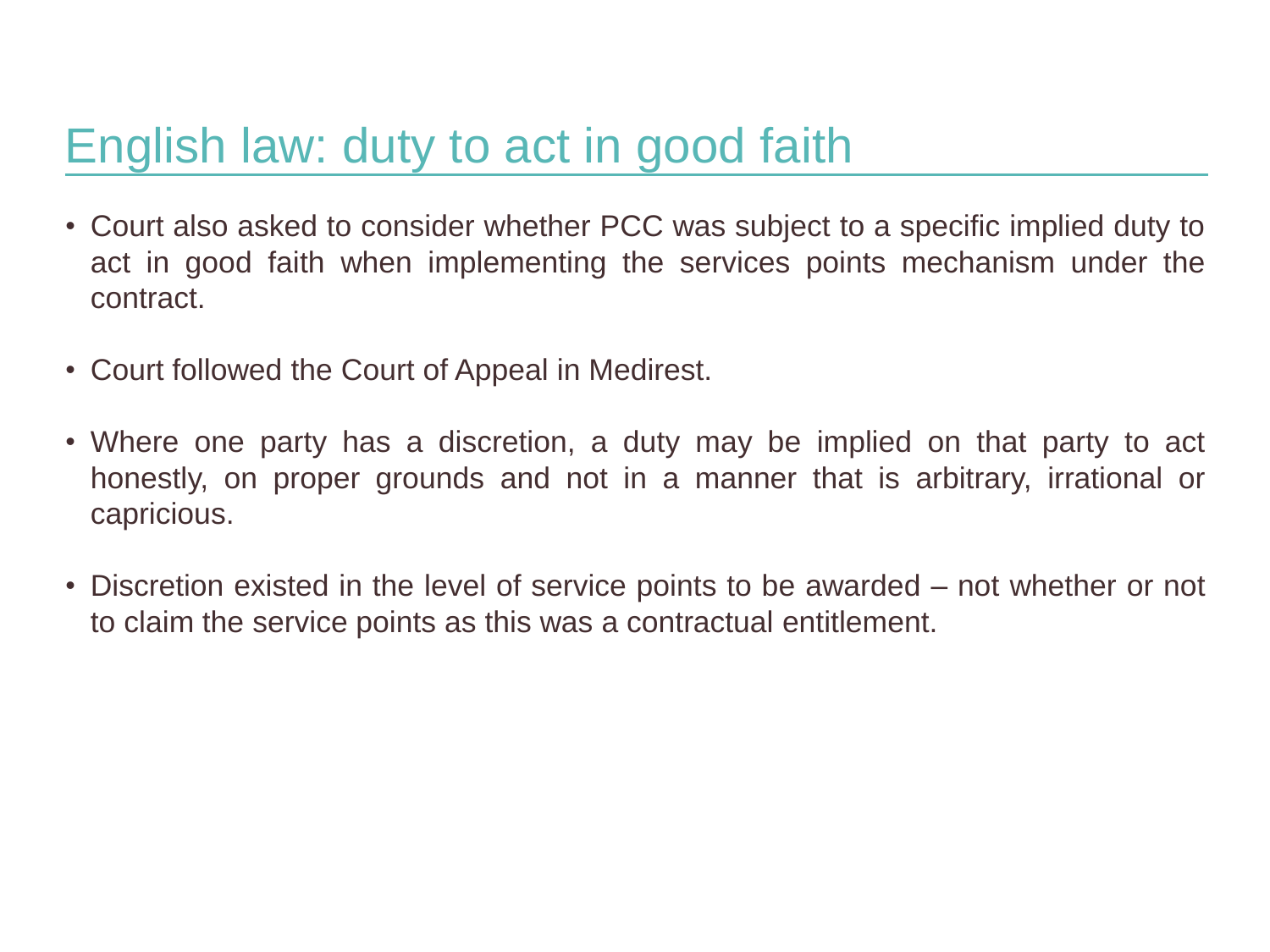# English law: current position on "good faith"

- No overriding duty to act in good faith applies and will not be implied in the absence of an express term. Courts reluctant to expand a specific express term.
- Express obligation to act in good faith what does this mean?
	- $\geq$  adhere to the spirit of the contract
	- $\geq$  observe reasonable commercial standards of honesty, transparency and fair dealing
	- $\geq$  be faithful to the agreed common purpose, consistent with other party's expectations.
- In absence of an express obligation, parties free to pursue own self interest but beware "sharp" interpretations and consider other party's interests. Specific obligations can be implied on the facts although less likely in fully formed contracts.
- Exercising a discretion: must not act in an arbitrary, capricious or irrational manner, even where there is no express obligation to exercise the discretion in good faith.
- Obligations to negotiate in good faith: position remains that an obligation to negotiate is generally too uncertain to be enforceable.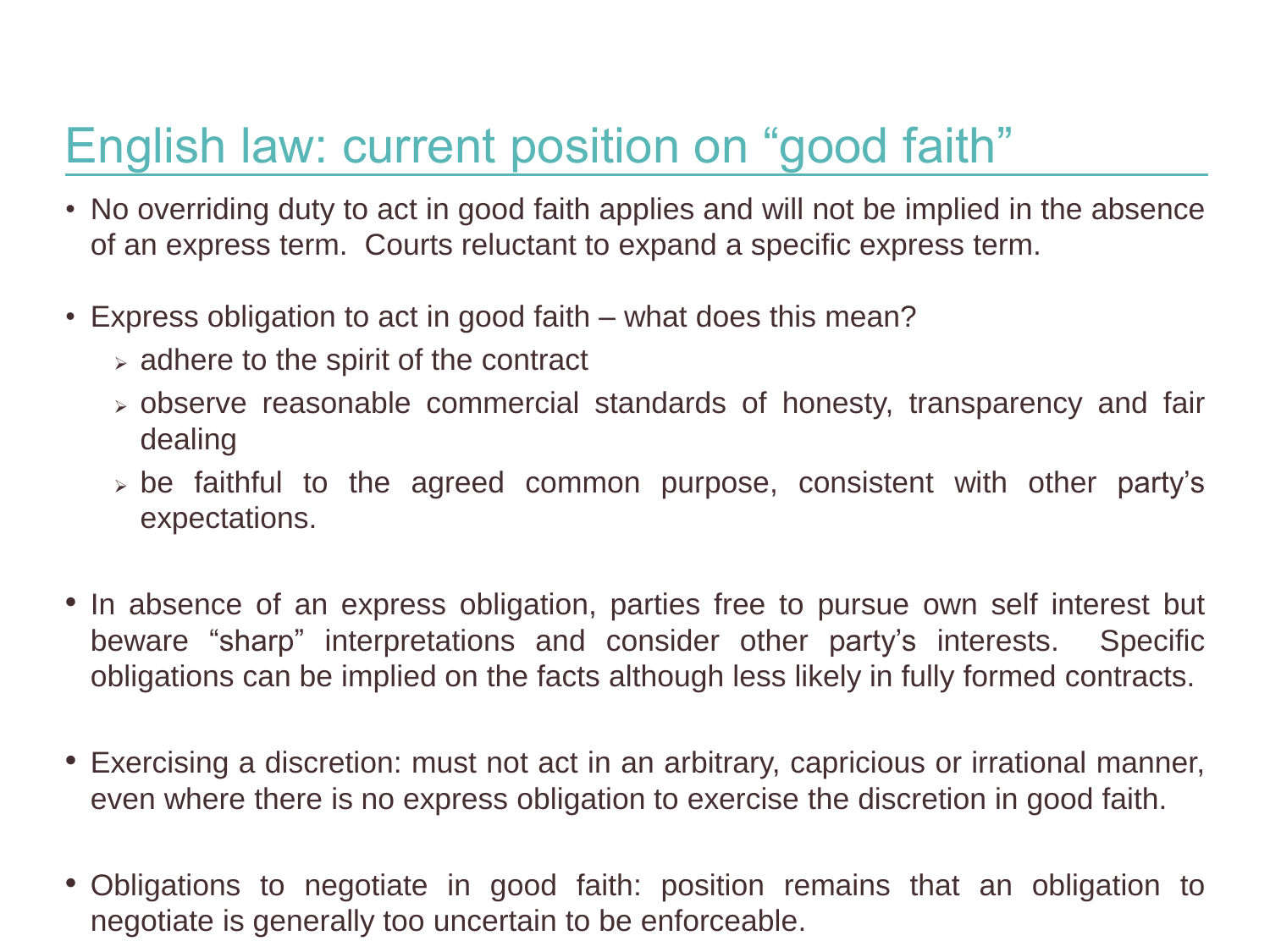## US law: obligations to act in "good faith"

Good faith and fair dealing

- Implied covenant of good faith and fair dealing in course of performance of executed contracts – UCC and common law
- Implied covenant that each party will not intentionally do anything to frustrate or undermine the purpose of the contract
- Implied covenant is violated when a party acts in a manner which, although not expressly forbidden by the express provisions of contract, would deprive other party of the right to receive benefits of the contract
- Many states prevent parties from contracting around the covenant (e.g. DE, NY and MN)

When does it arise?

- The implied covenant of good faith does not arise until an agreement is in existence
- During negotiation, US lawyers are bound by strict rules of professional conduct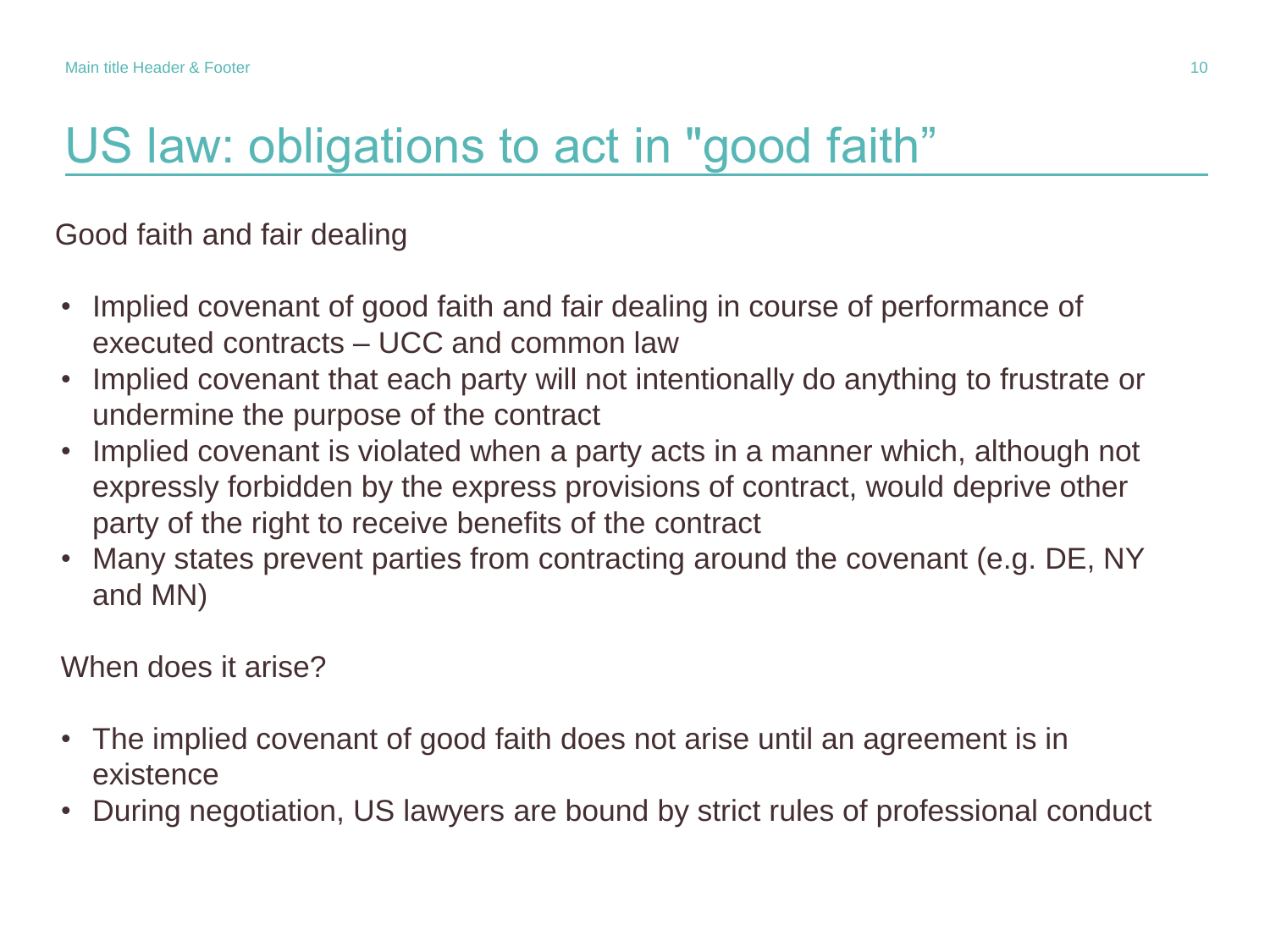# Liquidated Damages & Penalty Clauses

*"an ancient, haphazardly constructed edifice which has not weathered well,*  and which in the opinion of some should simply be demolished, and in the *opinion of others should be reconstructed and extended"*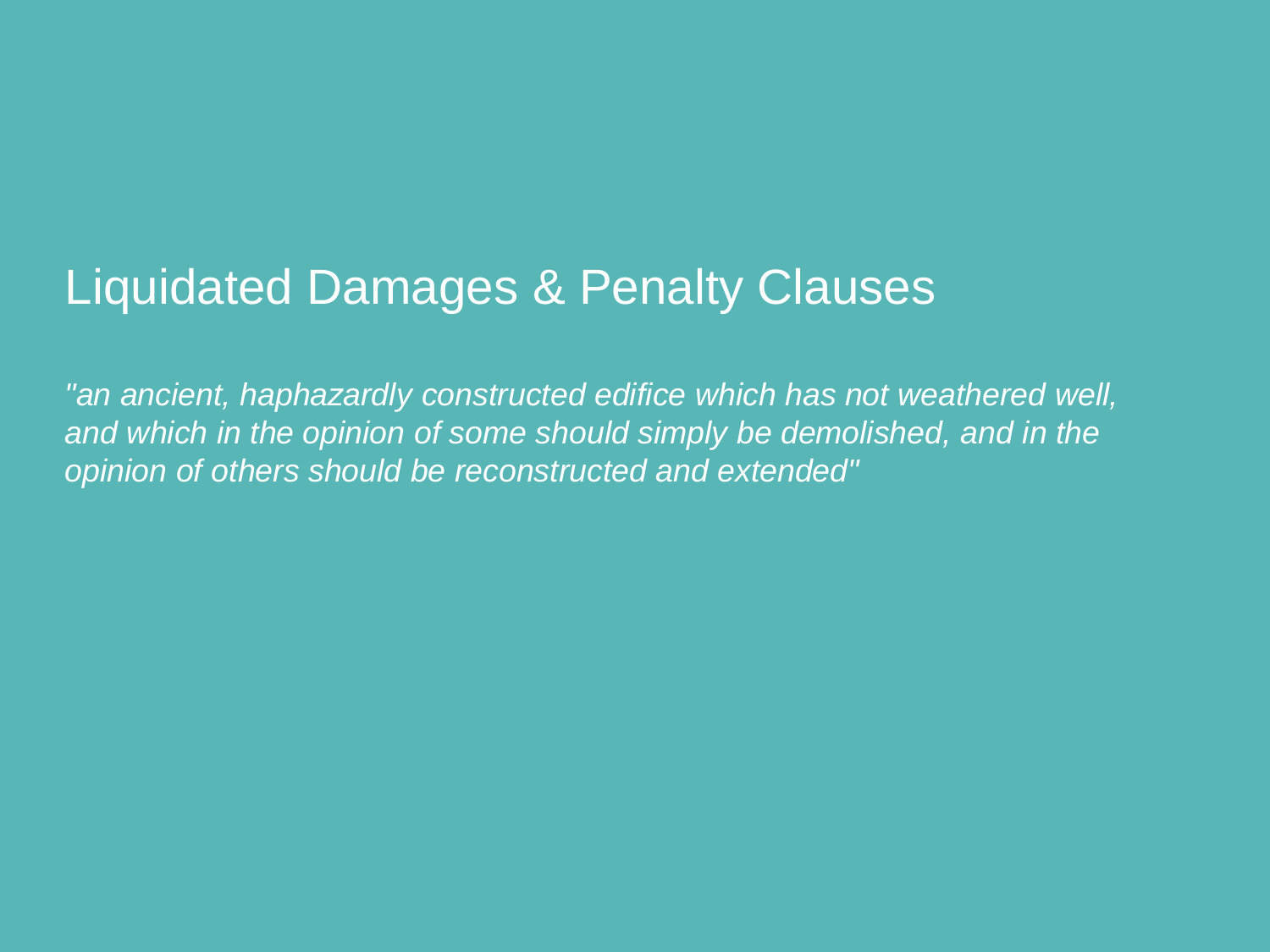- The general rule is that, if a clause is a liquidated damages clause, it is enforceable and the sum set out in the clause is recoverable. However, if it is a "penalty", it will not be enforced beyond the actual loss of the claimant.
- Penalty was traditionally defined as *"a payment of money stipulated as in terrorem of the offending party; the essence of liquidated damages is a genuine covenanted pre-estimate of damage."*

#### *Dunlop Pneumatic Tyre Co Ltd v New Garage and Motor Co Ltd [1915]*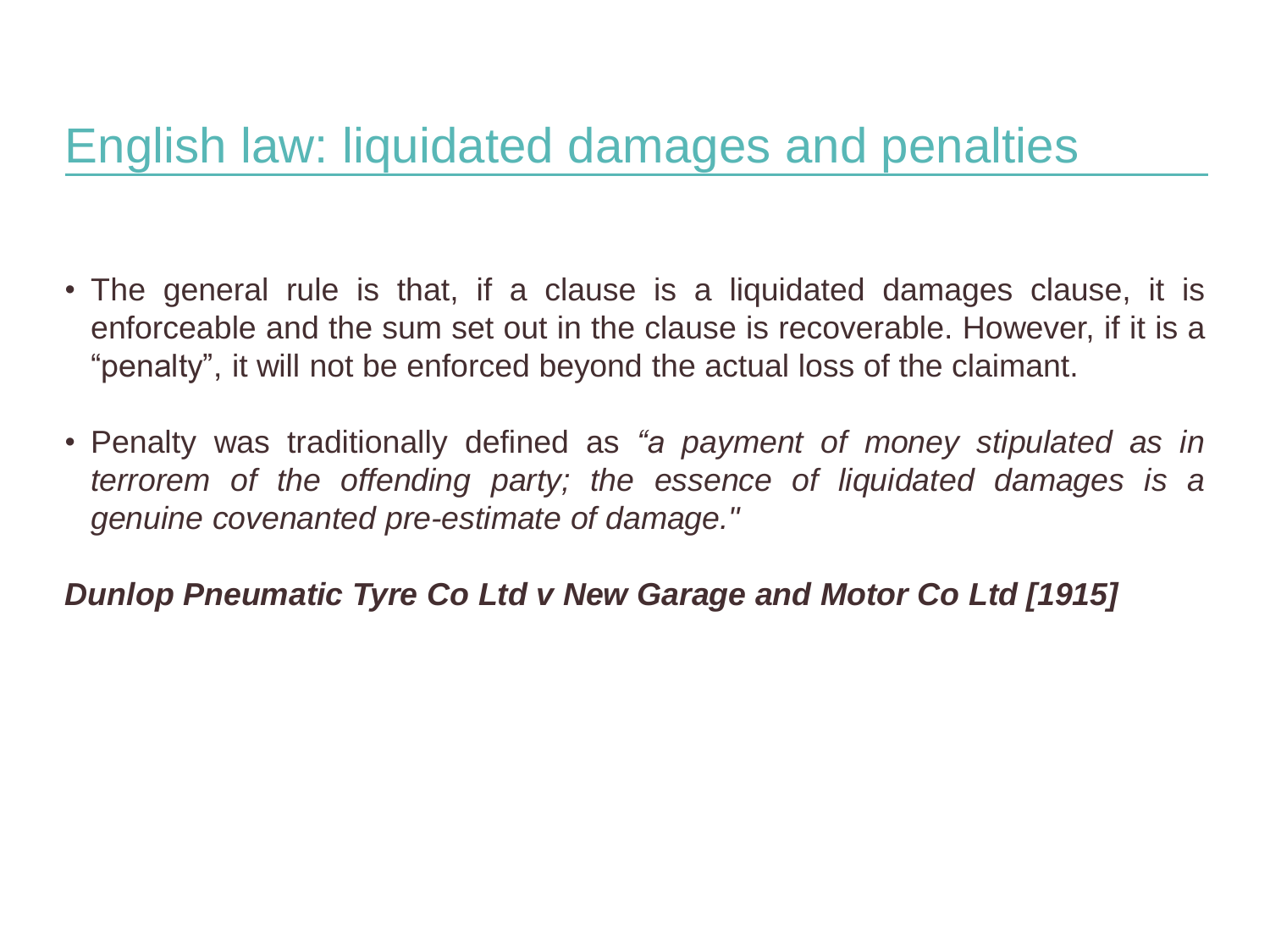- The rule governing penalty clauses has now been reset and clarified following the Supreme Court case of *Cavendish Square Holding BV v El Makdessi and ParkingEye Ltd v Beavis [2015] UKSC 67*.
- The penalty rule has now been "*set back on its proper course, as originally recognised in the equitable origins of the doctrine*". Lords Neuberger and Sumption held in the above case that:

*"The true test is whether the impugned provision is a secondary obligation which imposes a detriment on the contract-breaker out of all proportion to any legitimate interest of the innocent party in the enforcement of the primary obligation. The innocent party can have no proper interest in simply punishing the defaulter. His interest is in performance or in some appropriate alternative to performance."*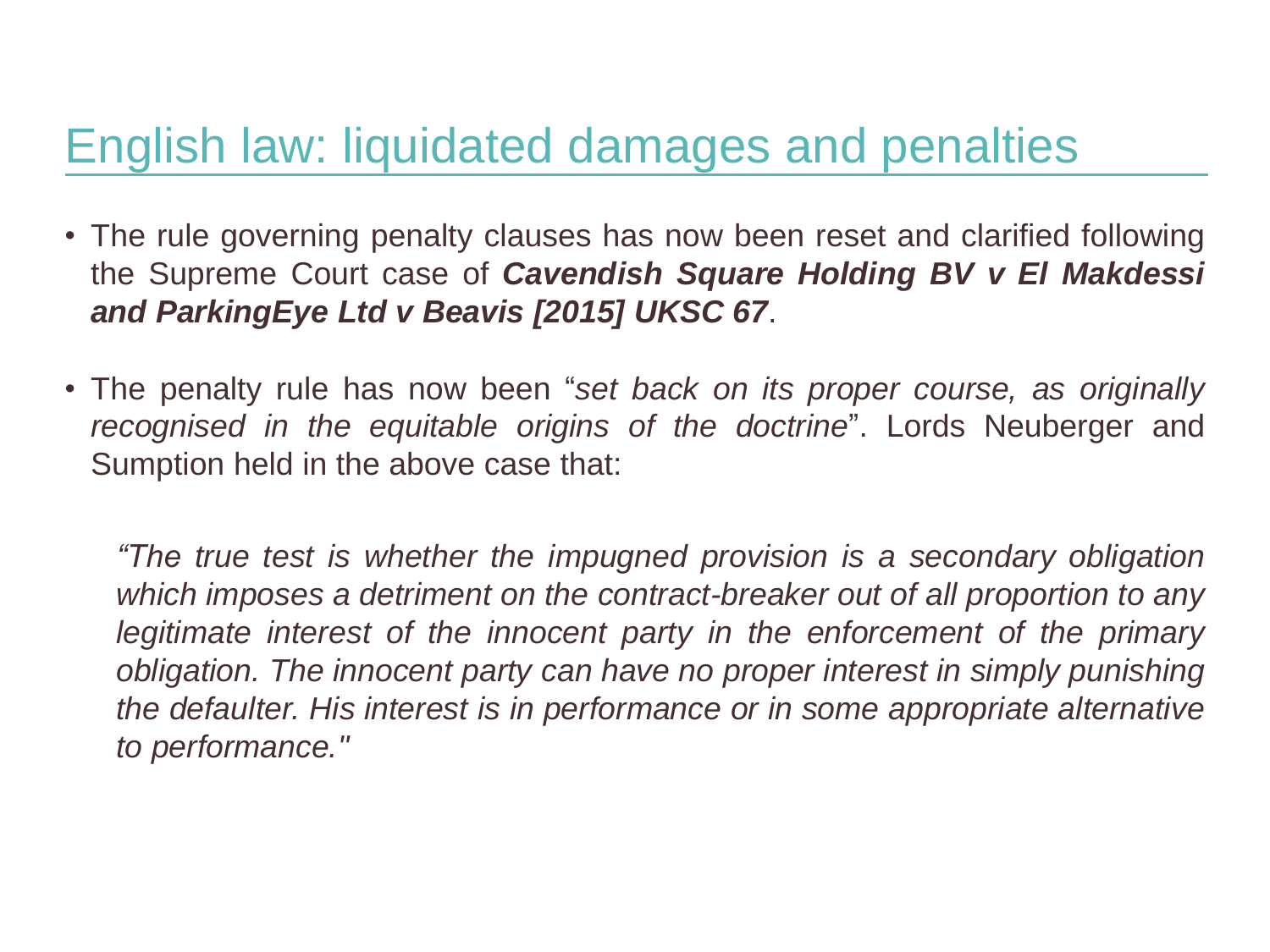Key points from **Cavendish**:

- The real question is whether a clause is penal, not whether it represents a preestimate of loss. The fact that a clause is not a pre-estimate of loss does not on its own mean it is penal – the innocent party's legitimate interests may extend beyond recovery of compensation.
- Also, the fact that a clause acts as a deterrent does not mean it is inherently penal or contrary to public policy.
- The rule should only apply to secondary obligations i.e. obligations which are triggered by a breach of contract – and not to primary obligations.
- The rule applies not only to clauses requiring payment but also to clauses providing for the withholding of payments or transfer of property.
- The enforceability of a clause will partly depend on whether it is unconscionable or (which will usually amount to the same thing) extravagant.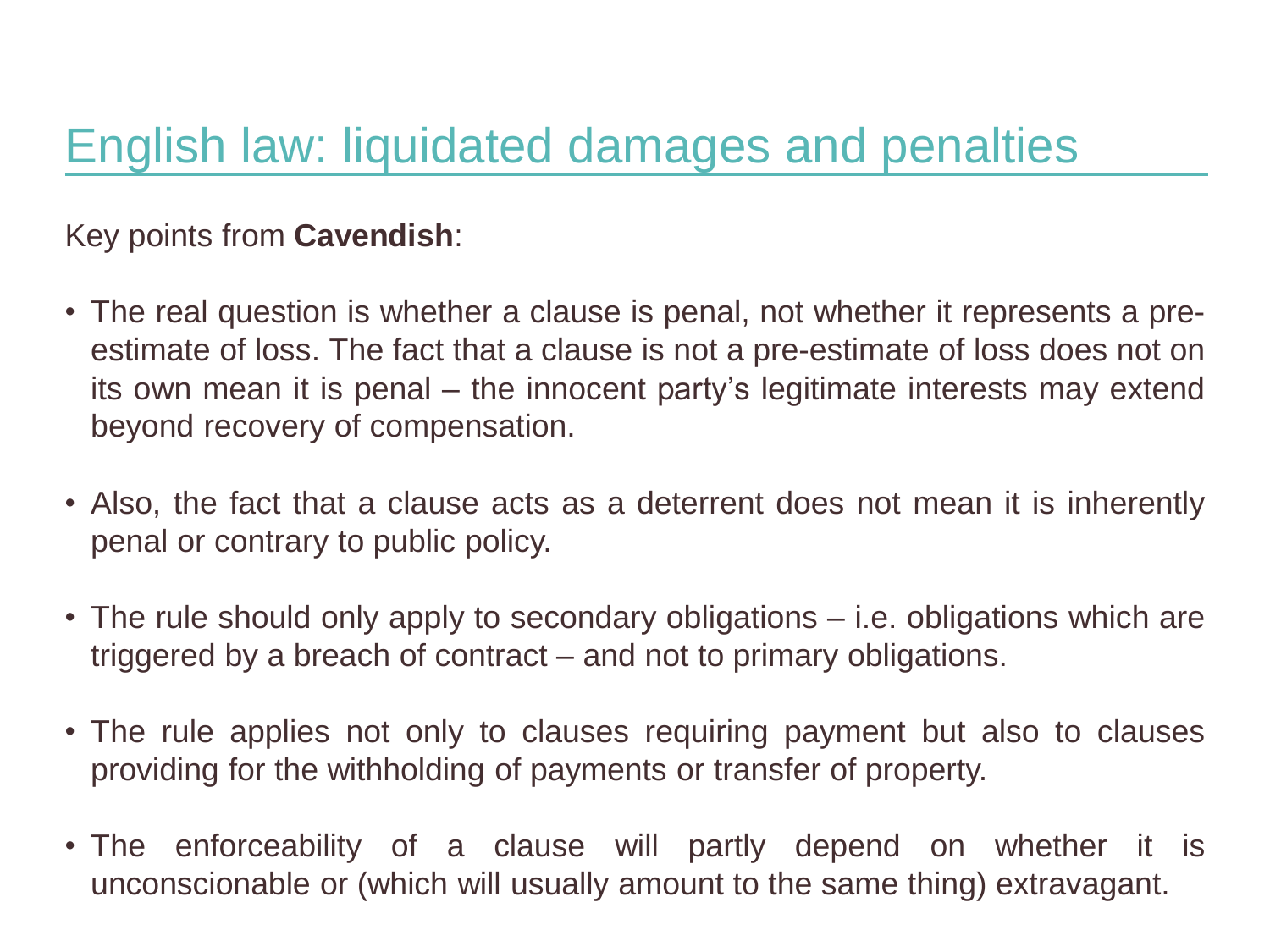- Parties are broadly free to make their own bargains in a negotiated contract where the parties are properly advised, the Supreme Court referred to a strong initial presumption that the parties themselves are the best judges of what are legitimate consequences of breach.
- In a licence agreement, could the following amount to penalties?

o A licence becoming paid-up and irrevocable as a consequence of the licensor's breach, i.e. the licensee ends up with a free licence.

- o A breaching licensee being required to assign improvements and clinical data to a licensor for free (competition law issues aside).
- Will, of course, depend on the circumstances, including the "legitimate interests" of the innocent party.
- Almost certainly won't be a penalty where the contract has been negotiated and the parties have been legally advised.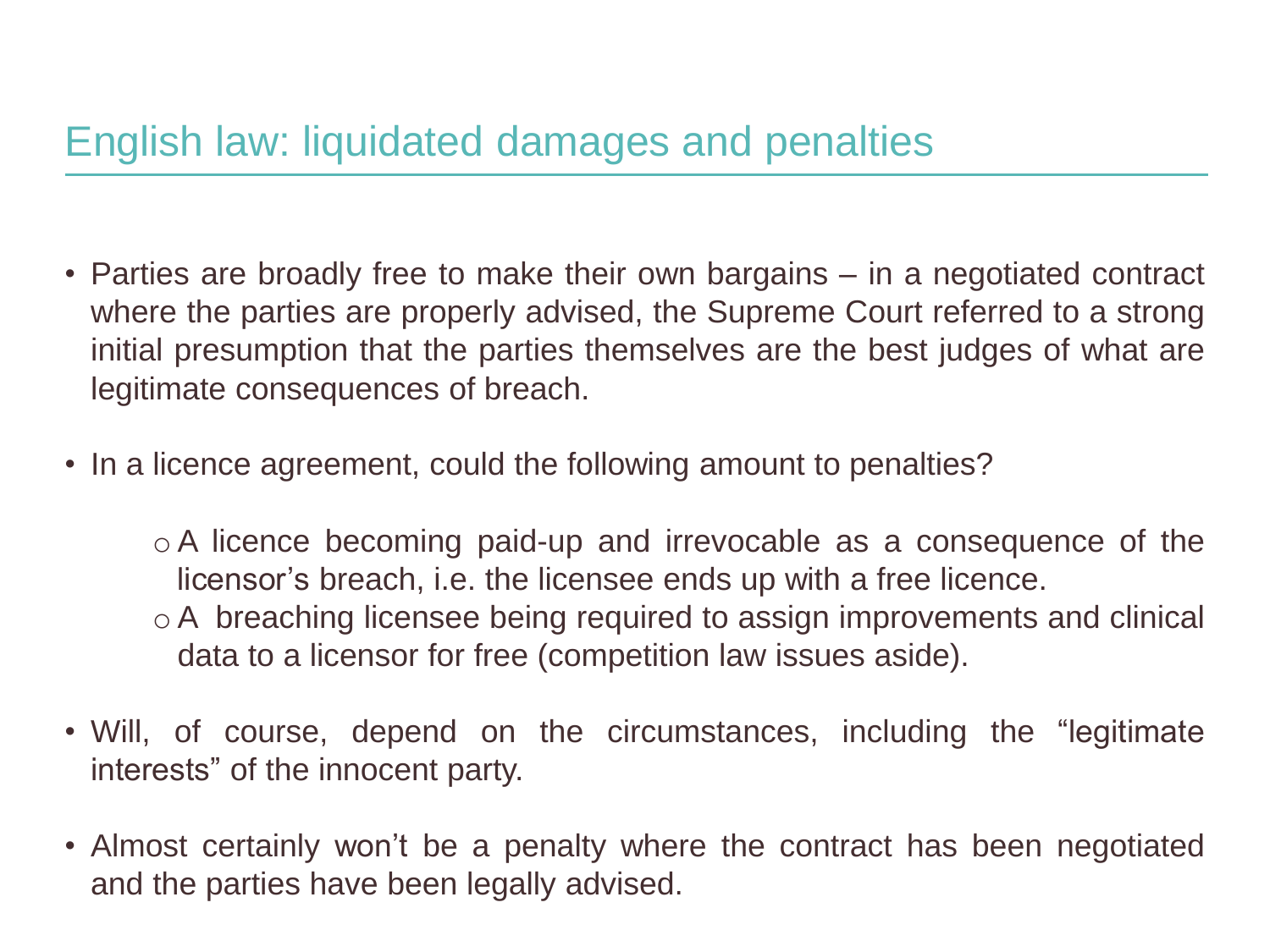## US law: liquidated damages and penalties

- Treatment of liquidated damages varies among different jurisdictions within the US but the general position is the same as that of the UK. Enforceability is dependent on two elements:
	- $\triangleright$  uncertainty
	- $\epsilon$  reasonableness of the amount
- Failure to satisfy either will mean the clause is an unenforceable penalty
- This approach is illustrated as follows: "*[d]amages for breach by either party may be liquidated in the agreement but only at an amount which is reasonable in the light of the anticipated or actual harm caused by the breach, the difficulties of proof of loss, and the inconvenience or nonfeasibility of otherwise obtaining an adequate remedy. A term fixing unreasonably large liquidated damages is void as a penalty*"

#### *Uniform Commercial Code, § 2-718*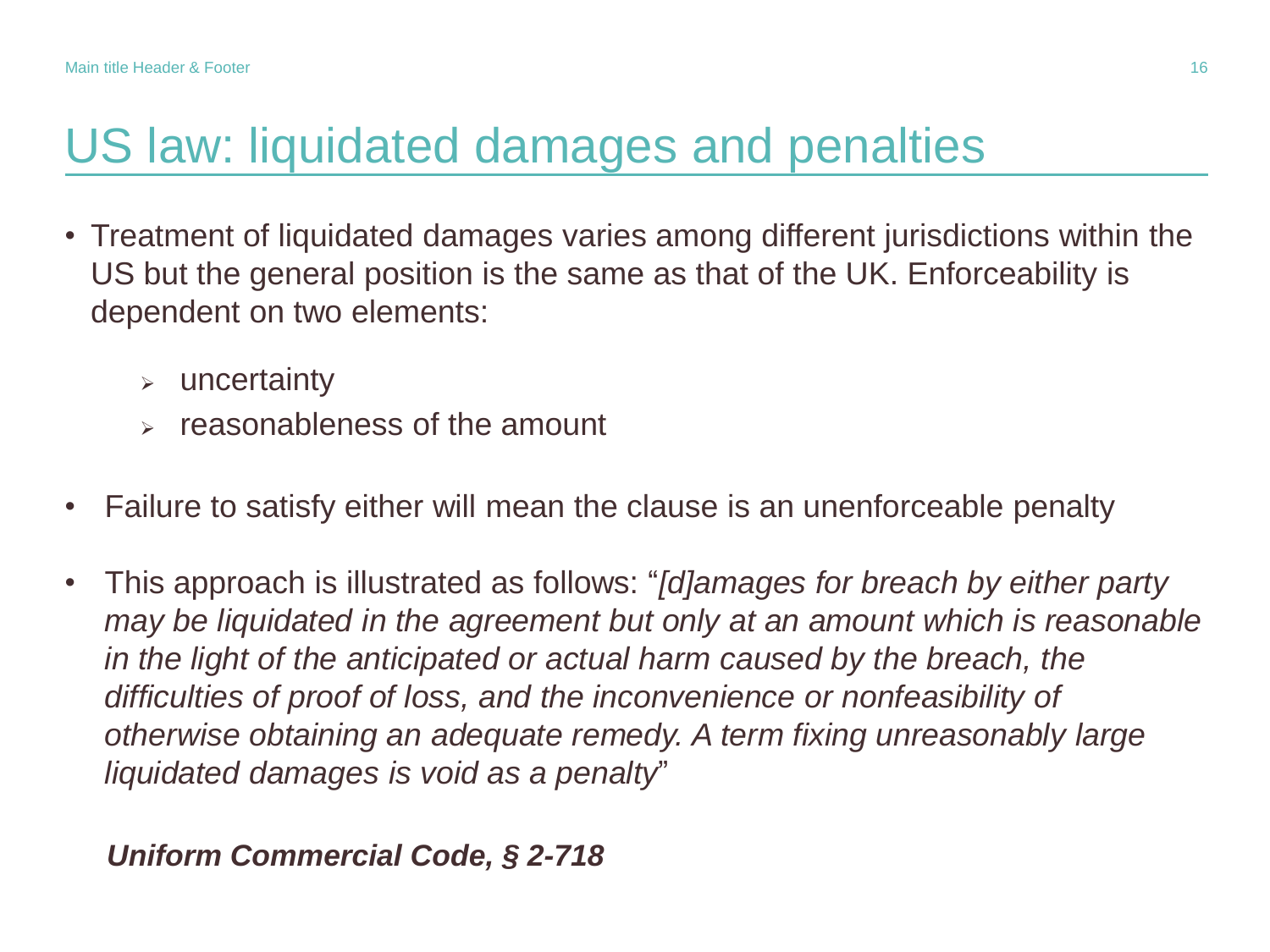### US law: practical pointers

- **Clearly state the breach:** e.g. the Seller fails to deliver the Products by [date]/[materially] breaches its obligations under clause [x] (the "Breach")
- **State agreed damages**: the Seller shall pay to the Customer an amount equal to [x]% of the purchase price of the products/[\$] for each day the Breach continues (the "Liquidated Damages")
- **Include "no penalty":** The parties intend that the Liquidated Damages constitute compensation, and not a penalty. The parties acknowledge and agree that the harm caused to [Party A] by a Seller Breach would be impossible or very difficult to accurately estimate as of the Effective Date, and that the Liquidated Damages are a reasonable estimate of the anticipated or actual harm that might arise from a Seller Breach.
- **Clarify whether remedy is exclusive:** Are the liquidated damages meant to be the nonbreaching party's exclusive remedy for breach?
- **Severability clause:** If the liquidated damages clause is found to be unenforceable, should the rest of the contract survive?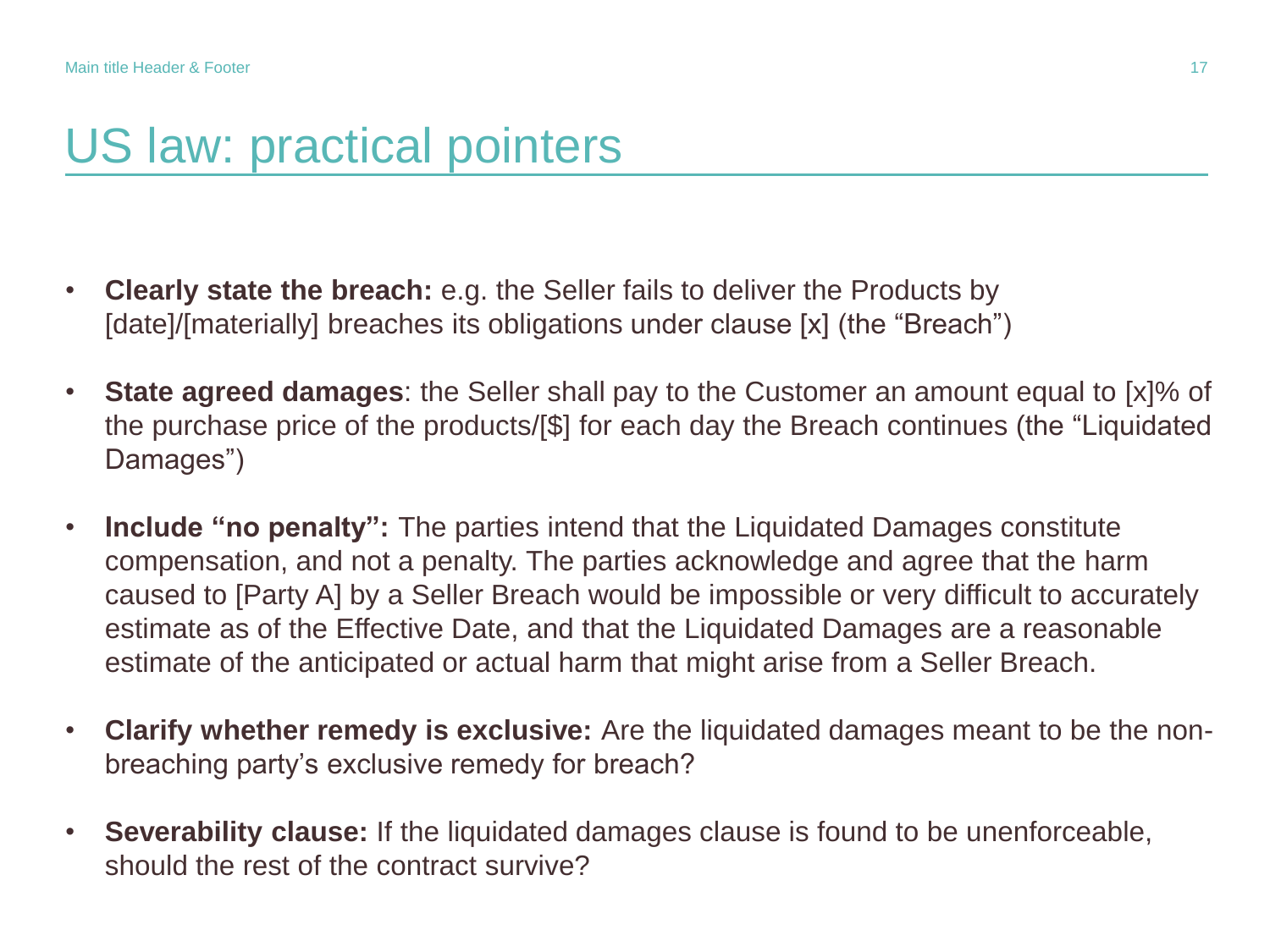# Requirements for a valid assignment of IPRs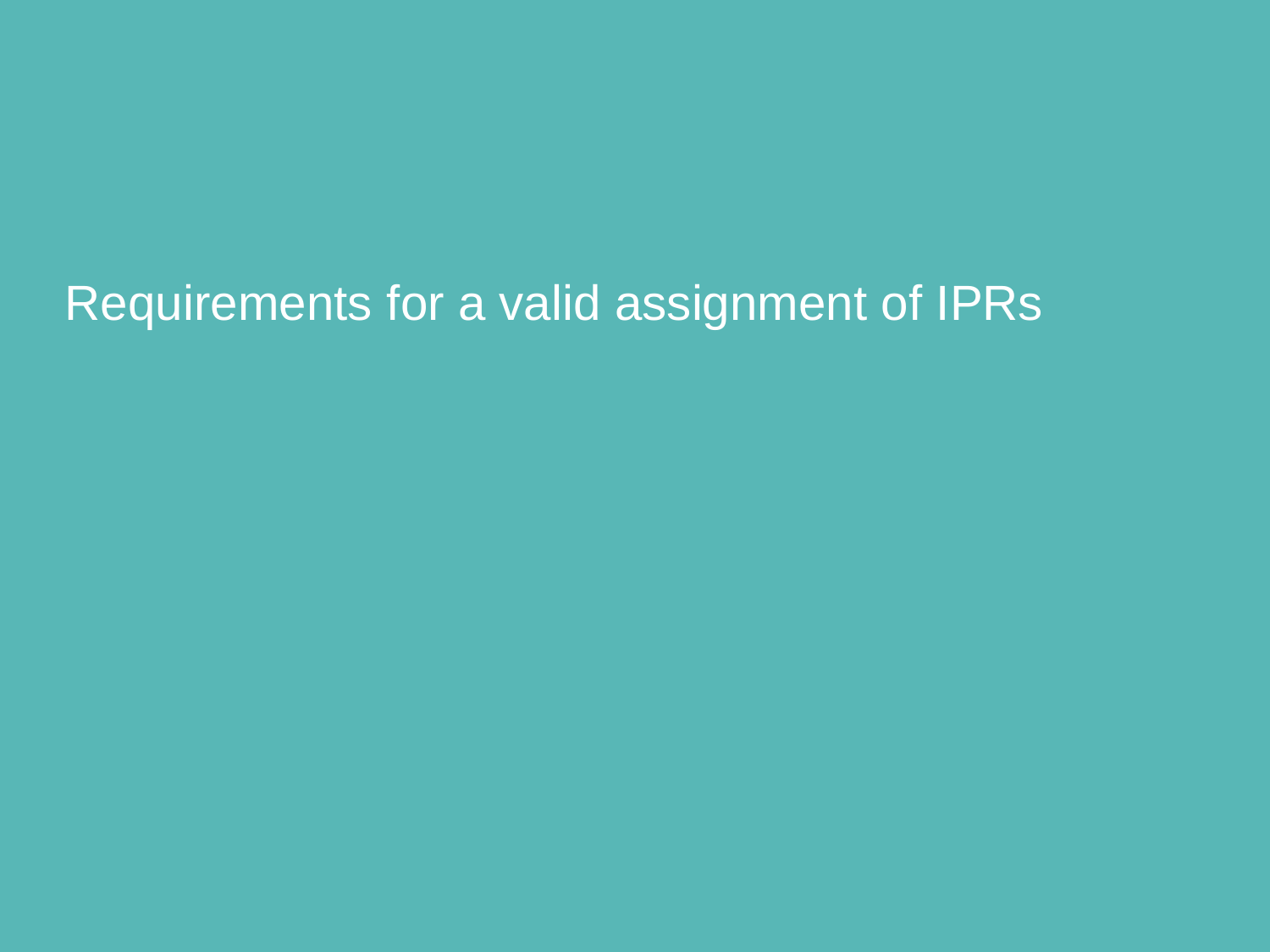### English law requirements for assignments of IPRs

- Wright Hassall LLP v Horton [2015] EWHC 3716 (QB) professional negligence case
- One of the points which arose before the court was whether a purported assignment of patent rights should be held to be void for lack of consideration.
- The judge noted, *"there is no clear authority as to whether an assignment of a patent requires consideration or not. Neither counsel was able to refer to any statement on the point in any of the standard works on patents."*
- *"…there seems to be no reason in principle why a legal assignment cannot be made without consideration, for instance by way of gift. Other types of property, both real and personal, may be transferred at law without consideration. No reason was suggested why patents should be different."*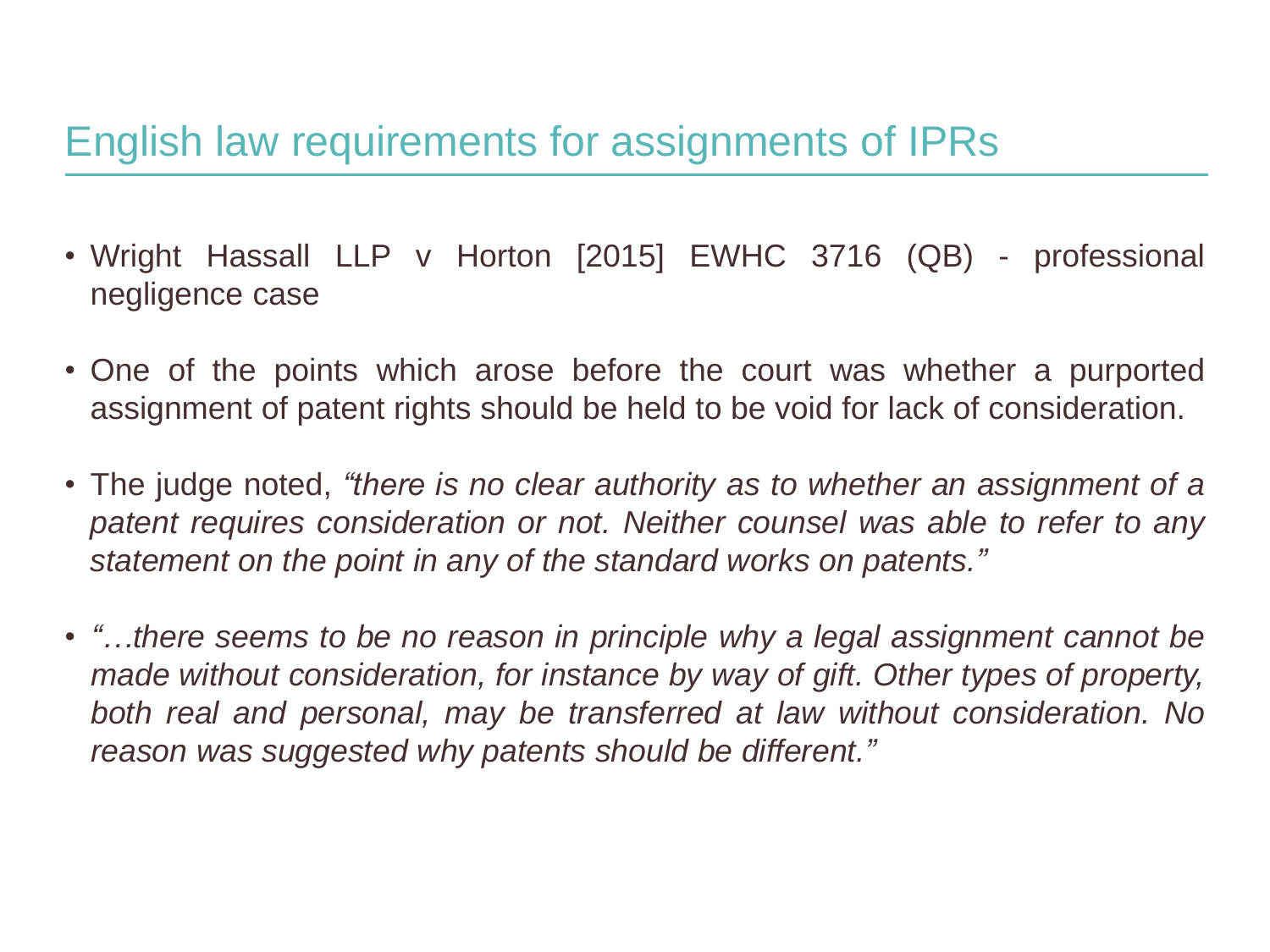### English law requirements for assignments of IPRs

Requirements for a valid assignment :-

- o Assignment must be executed in writing by the assignor (e.g. see Patents Act 1977 s.30(6)).
- o No requirement for the assignee to execute the assignment, except for CTMs and patent assignments pre 2005.
- o No requirement for consideration, but assignments often include contractual obligations so will typically include consideration or be executed as a deed.
- $\circ$  No statutory requirements as to language needed to assign IPRs "hereby" assigns" will do.
- o A failure to transfer legal title can nonetheless take effect as an equitable assignment.
- o Cannot assign a patent in part, but can do so for copyright and trade marks.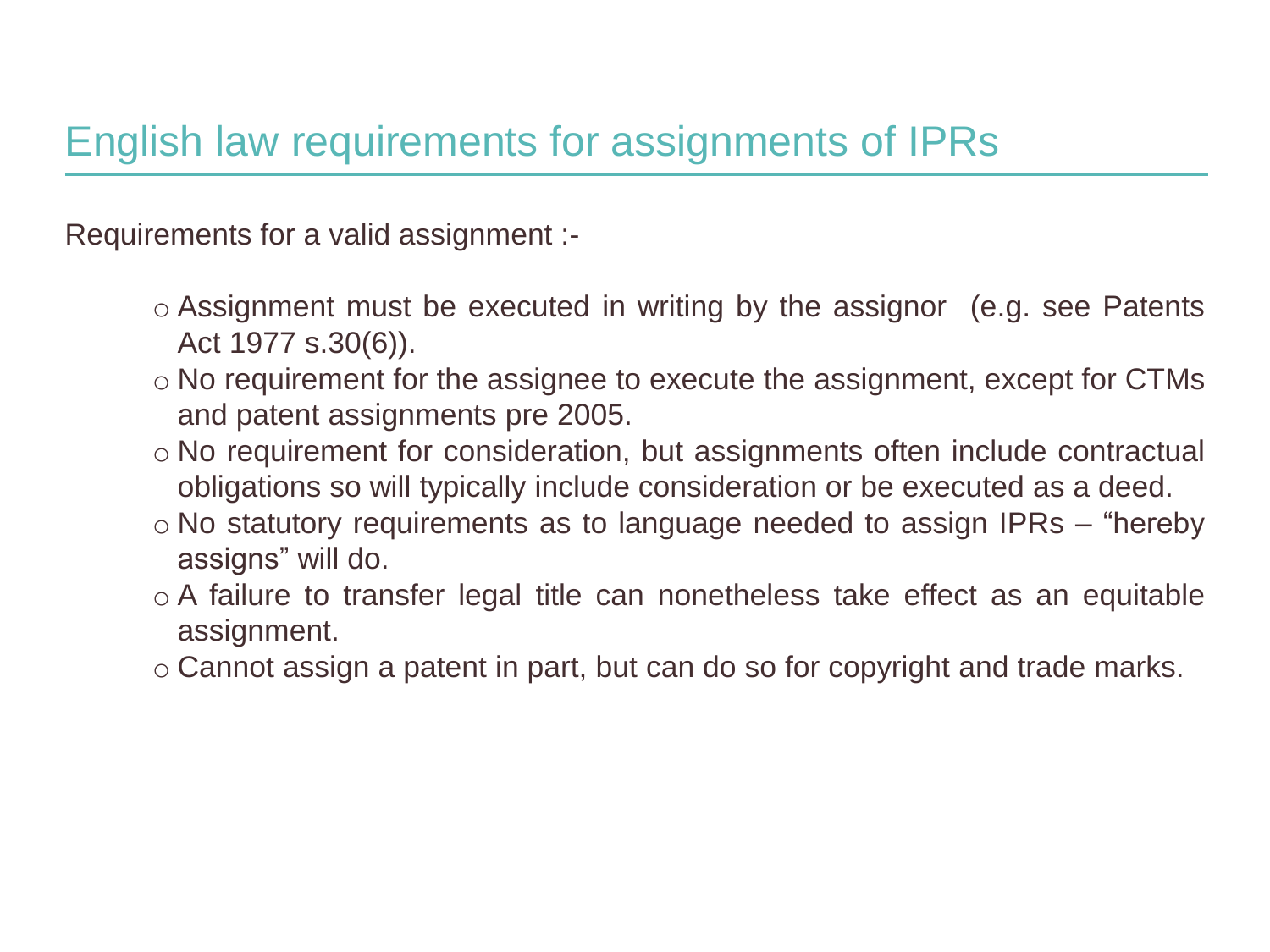## Consideration requirements – US perspective

- Consideration needed to support a patent assignment, as with any other contract
- What constitutes sufficient consideration for the assignment of IPRs is a matter of state law, but the general rule is that nominal consideration will suffice to support the assignment of a patent
- So long as there is nominal consideration, the courts will not question its adequacy unless the amount is "*so grossly inadequate as to shock the conscience*."
- In *Memorylink Corp. v. Motorola Solutions, Inc. (ND Illinois 2014)*, consideration of one dollar was considered sufficient to render the assignment of a patent valid.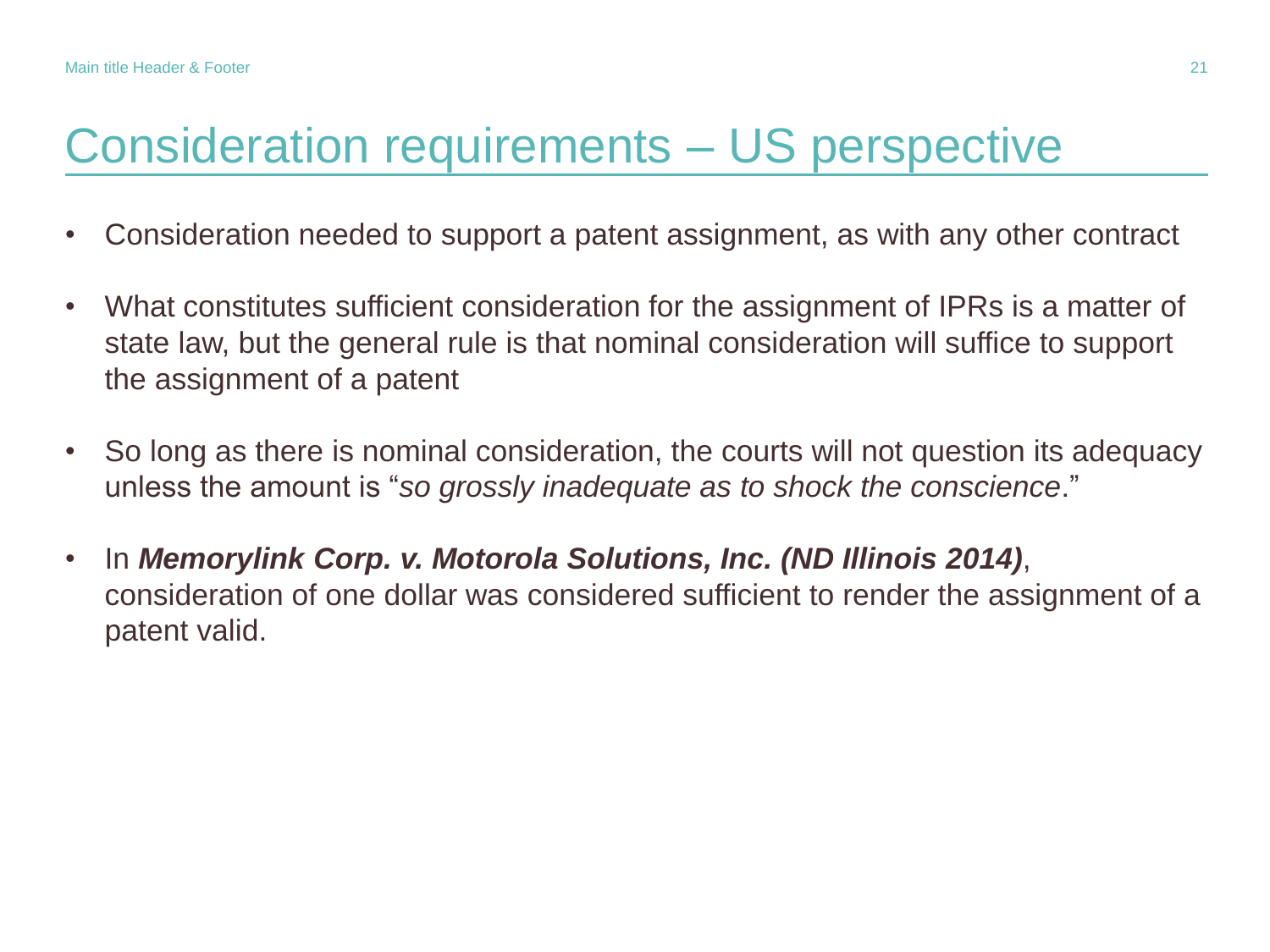Endeavours Obligations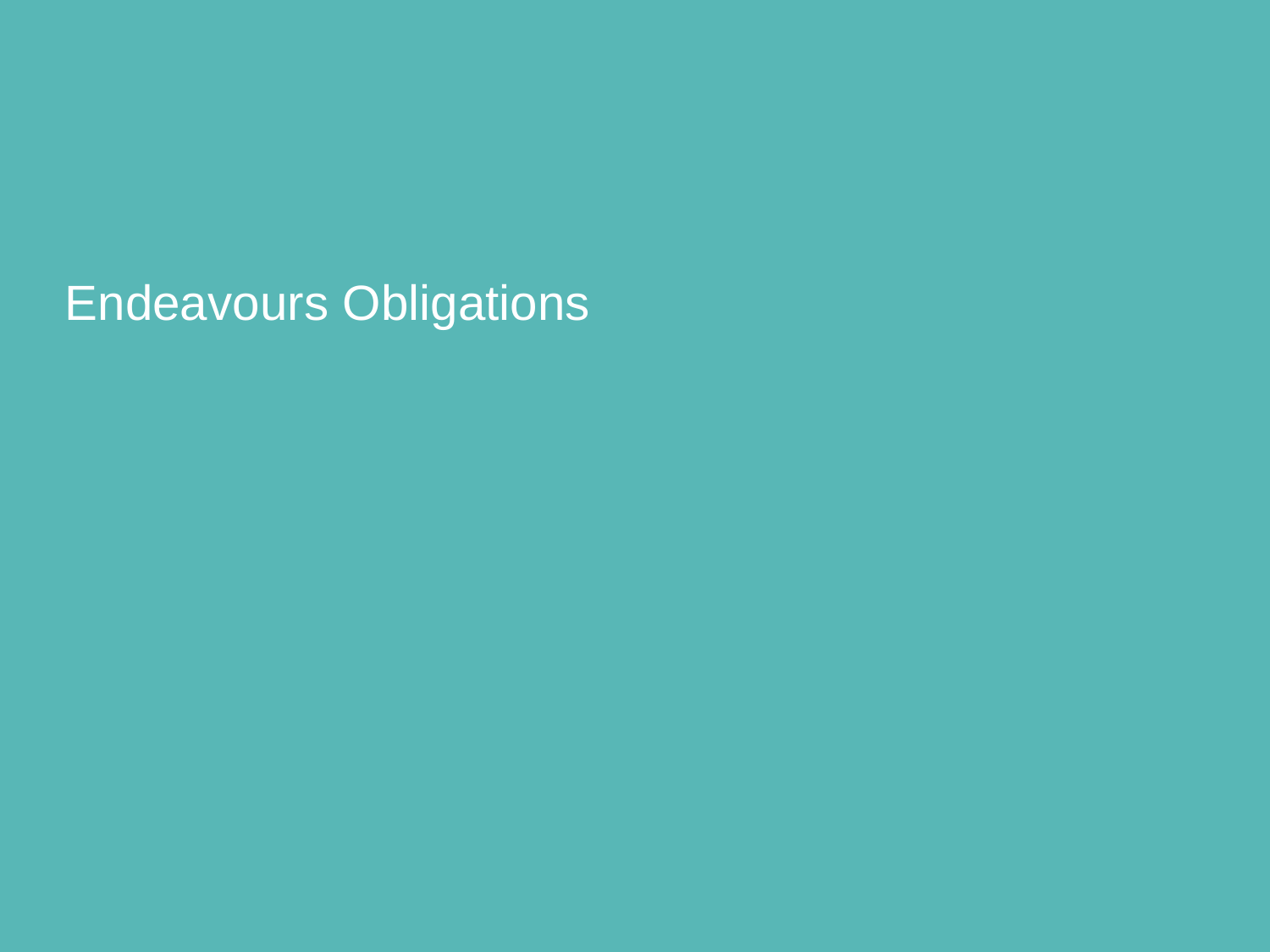## English law: endeavours obligations

- A spectrum of commonly used "endeavours" clauses under English contract law. Imposing varying degrees of obligation
	- "best endeavours/efforts"
	- "all reasonable endeavours/efforts"
	- "reasonable endeavours/efforts"
	- "all commercially reasonable endeavours"
- What is the distinction? What level of obligation do they each impose?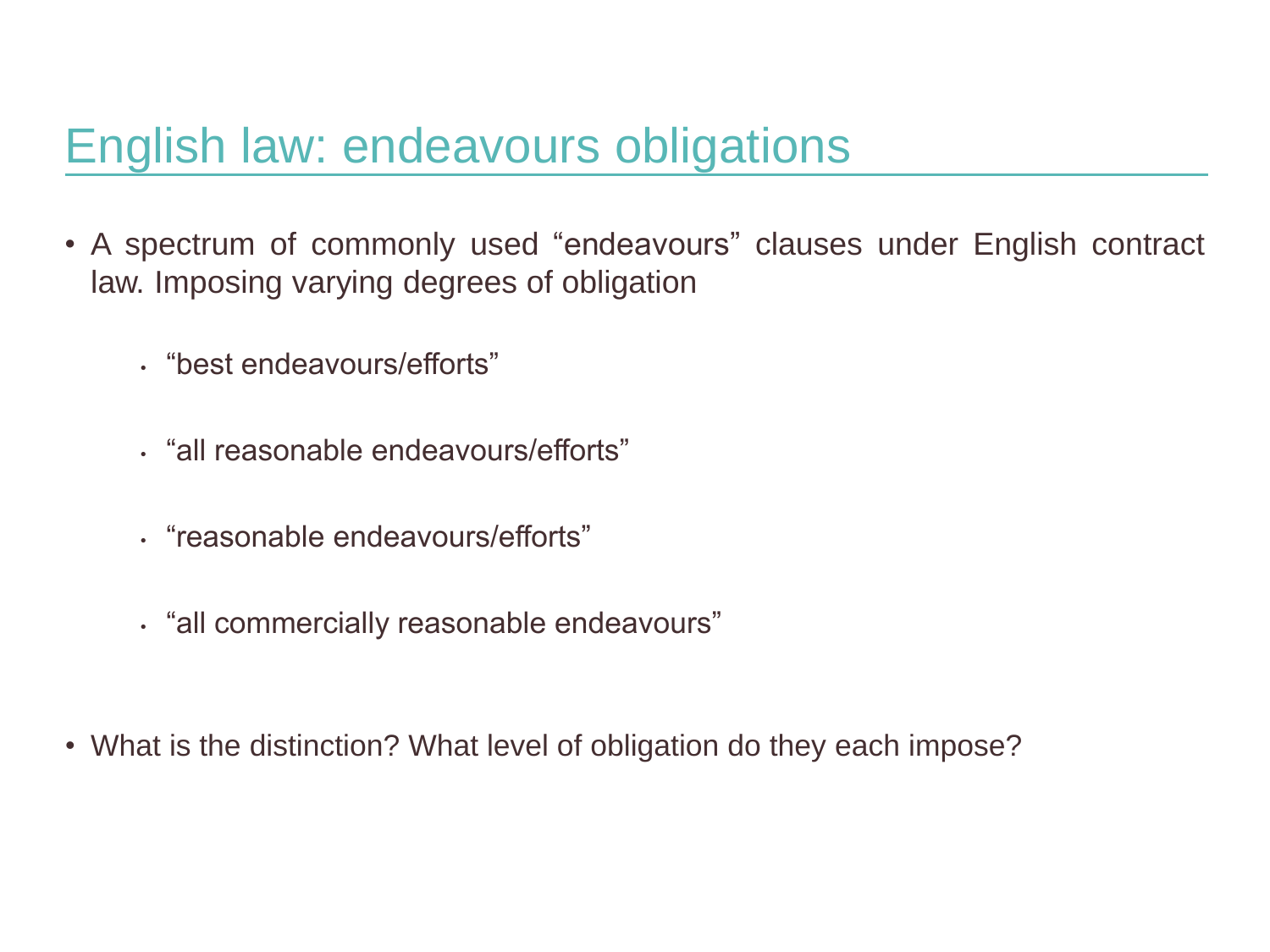## English law: endeavours obligations

• A matter of construction – assessed at the time the contract is formed, with reference to the contract as a whole and to the commercial context.

#### - **Jet2.Com Ltd v Blackpool Airport Ltd [2011] EWHC 1529**

- This applies to both the level of effort required and the obligations which are qualified.
- For example, in *Arsenal Football Club Plc v Reed [2014] EWHC 781*, Arsenal agreed to *"use its reasonable endeavours to supply goods to [Reed] … at prices which are comparable to the lowest wholesale prices charged by [Arsenal] to other market traders"*. The court suggested the use of "reasonable endeavours" only related to matters such as delivery times, location, minimum quantities and would not excuse Arsenal from its underlying obligation to actually supply the goods.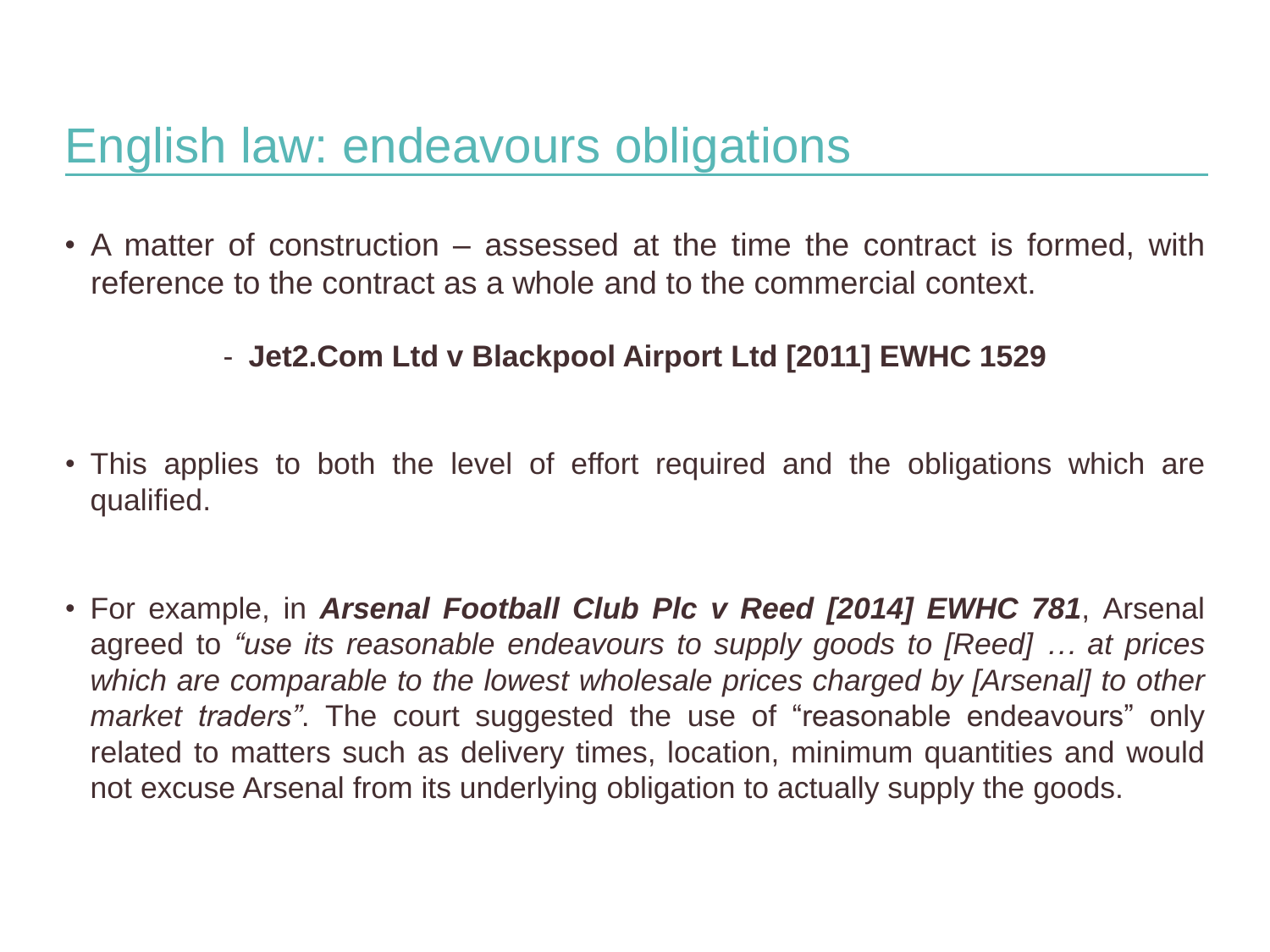## English law: "best endeavours"

- *"means what the words say; they do not mean second-best endeavours" Sheffield District Railway Co v Great Central Railway Co [1911] 27 TLR 451*
- Requires the obligor, *"to take all those steps in their power which are capable of producing the desired results … being steps which a prudent, determined and reasonable [obligee], acting in his own interests and desiring to achieve that result, would take"* - *IBM United Kingdom Limited v Rockware Glass Limited [1980] FSR 335*
- "the next best thing to an absolute obligation or a guarantee" *- Midland Land Reclamation Limited v Warren Energy [1997] EWHC 375 (TCC)*
- In *Jet2.com*, the Court of Appeal found that Blackpool Airport's refusal to open outside of its normal operating hours was a breach of its obligation to use **best endeavours** to promote Jet2.com's low cost services.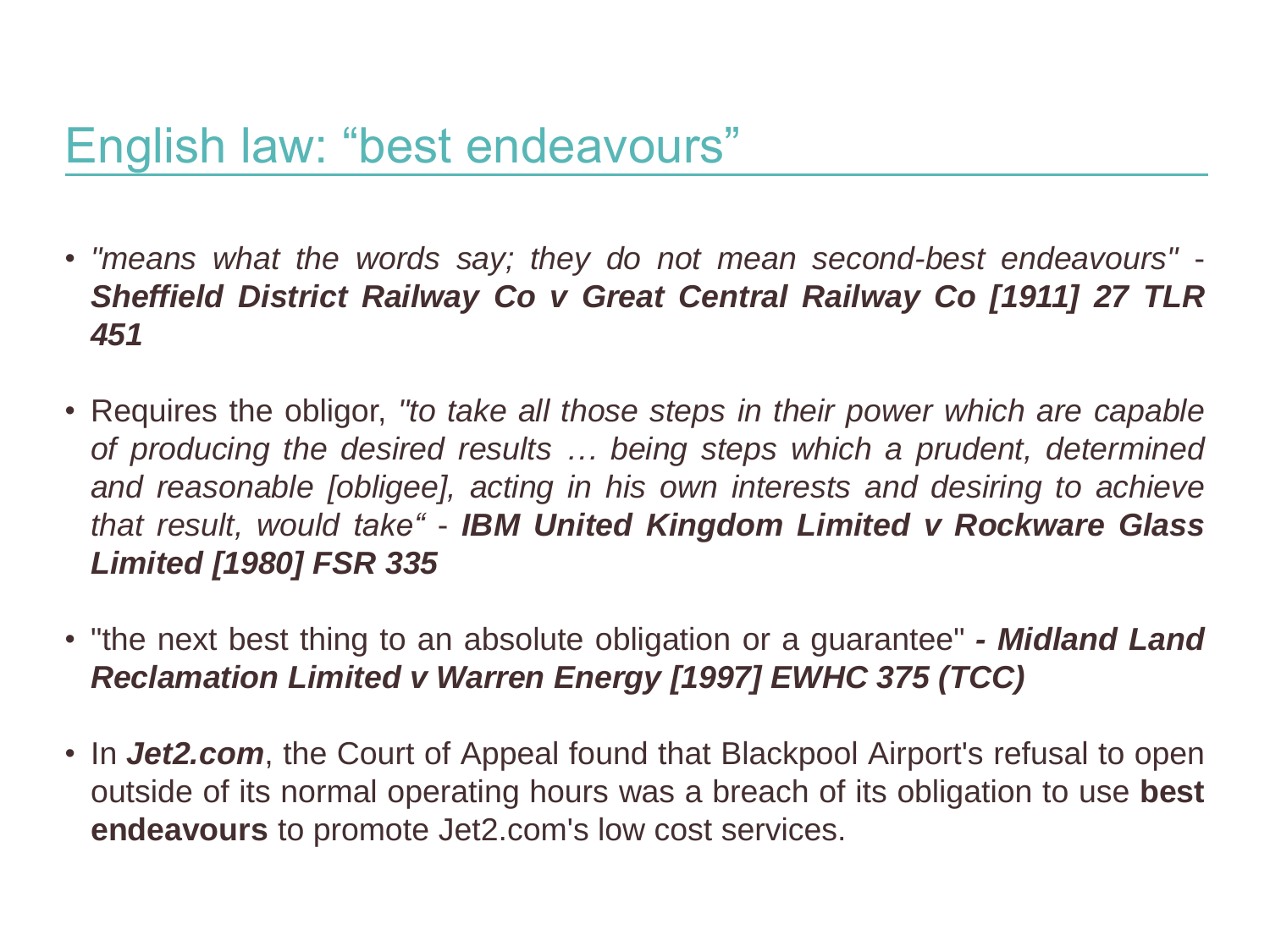## English law: "reasonable endeavours"

- Not a certain, easily defined concept. Heavily fact dependent.
- The obligor must balance the *"the weight of their contractual obligation"* to the other party against *"all relevant commercial considerations".* This may include matters such as the obligor's relationships with third parties, its reputation, the cost of that course of action, and the likelihood to the desired result.
- Does not require sacrifice of the obligor's own commercial interests.
- Case law suggests it may only require an obligor to take one reasonable course of action rather than many, although this is untested.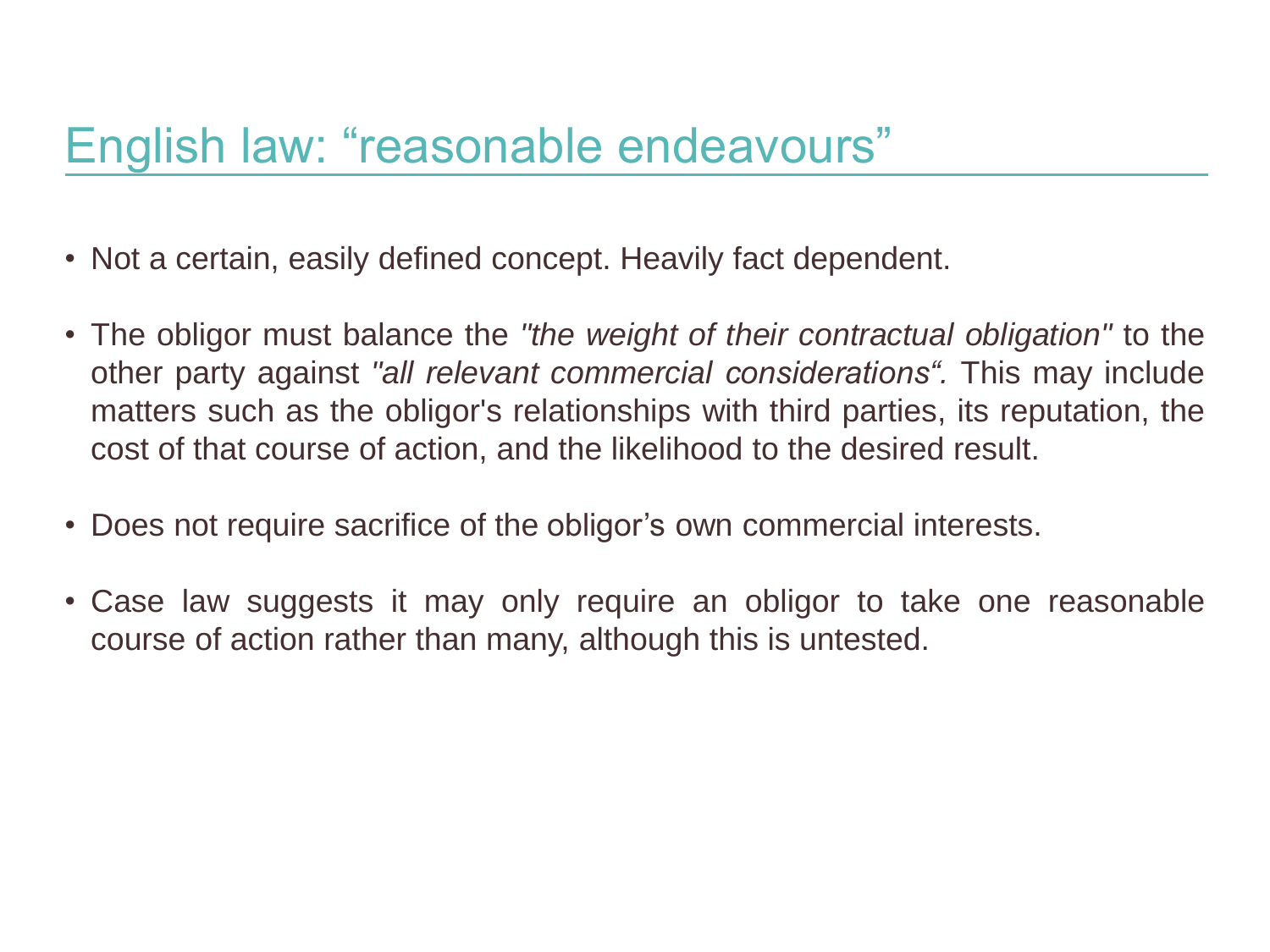### English law: "all reasonable endeavours"

- A compromise? *"probably a middle position somewhere between the two, implying something more than reasonable endeavours but less than best endeavours*" – obiter *UBH (Mechanical Services) Ltd v Standard Life Assurance Company, The Times, 13 November 1986,* although obiter statements suggest it may equate to best endeavours.
- Whether closer to "best" or "reasonable" will be fact specific.
- *"an obligation to use an all reasonable endeavours obligation does not always require the obligor to sacrifice its commercial interests" - CPC Group Ltd v Qatari Diar Real Estate Investment Company [2010] EWHC 1535.*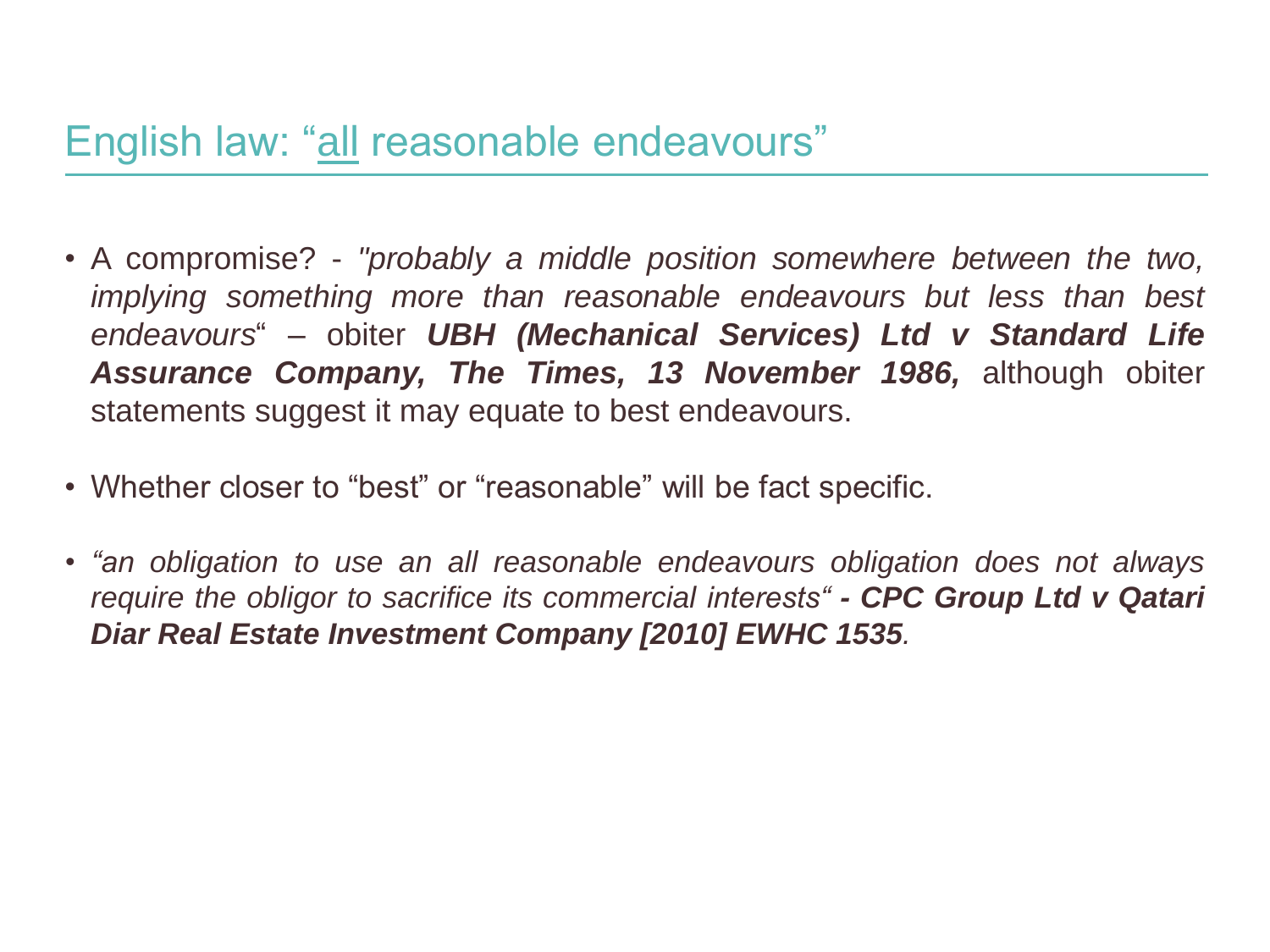## English law endeavours obligations: a summary

| <b>Obligation</b>               | <b>Requires Expenditure?</b>                                                                                                                 | <b>Overview</b>                                                                                                                                                                                                                                 |
|---------------------------------|----------------------------------------------------------------------------------------------------------------------------------------------|-------------------------------------------------------------------------------------------------------------------------------------------------------------------------------------------------------------------------------------------------|
| <b>Best endeavours</b>          | May require significant<br>expenditure by the obligor but<br>not ruinously so. Obligor may<br>have to sacrifice its commercial<br>interests. | Not an absolute obligation.<br>Includes steps which a prudent, determined and<br>reasonable obligee, acting in his own interests and<br>desiring to achieve that result, would take. May be<br>subject to countervailing duties on the obligor. |
| All reasonable<br>endeavours    | May require expenditure. May or<br>may not require the obligor to<br>sacrifice its commercial<br>interests.                                  | Likely to exhibit characteristics of both best and<br>reasonable endeavours.                                                                                                                                                                    |
| <b>Reasonable</b><br>endeavours | May require limited expenditure,<br>but does not require the obligor<br>to sacrifice its commercial<br>interests.                            | Involves balancing the contractual obligation<br>against all relevant commercial considerations.<br>The chance of achieving the result is of prime<br>importance.                                                                               |

**Source:** Practical Law, Thomson Reuters ©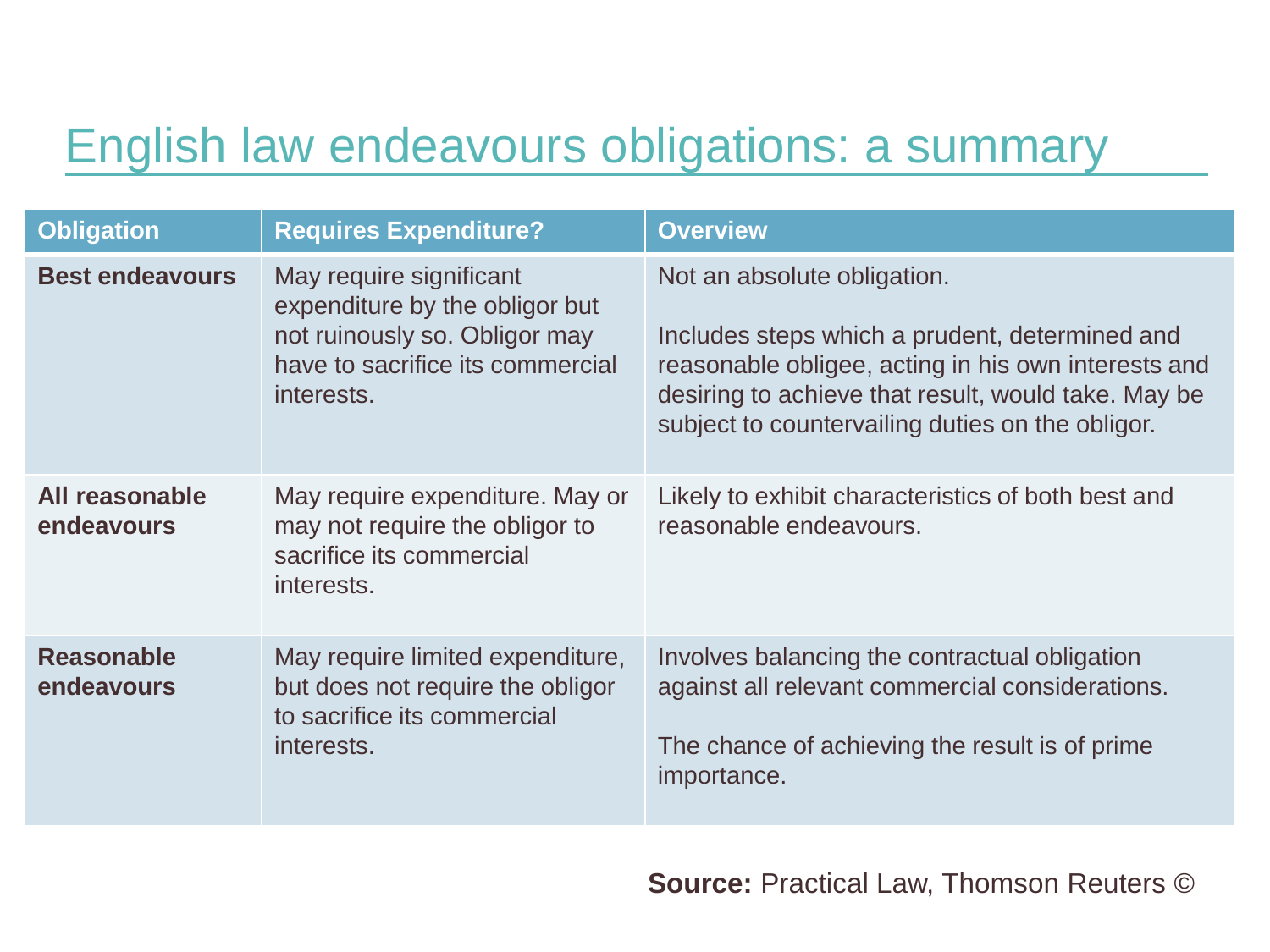### English law endeavours obligations: Practice pointers

- Consider framing the obligation by tying it to a standard, e.g. *"procured with all reasonable endeavours as would be expected of a normal prudent commercial developer experienced in developments of that nature"* indicates the obligor's particular circumstances may not be relevant when making this assessment - *EDI Central Ltd v National Car Parks Ltd [2010] CSOH 141.*
- Little to no judicial interpretation of "commercially reasonable endeavours", "reasonable commercial endeavours" or "utmost endeavours".
- Ensure the objective is sufficiently clear.
- Consider explicitly referring in the contract to the required steps, or examples in order to clarify the obligations.
- Consider requirements for regular reports on progress or evidence of FTEs or spend to achieve the required objective.
- If the obligor, consider recording your endeavours to demonstrate compliance.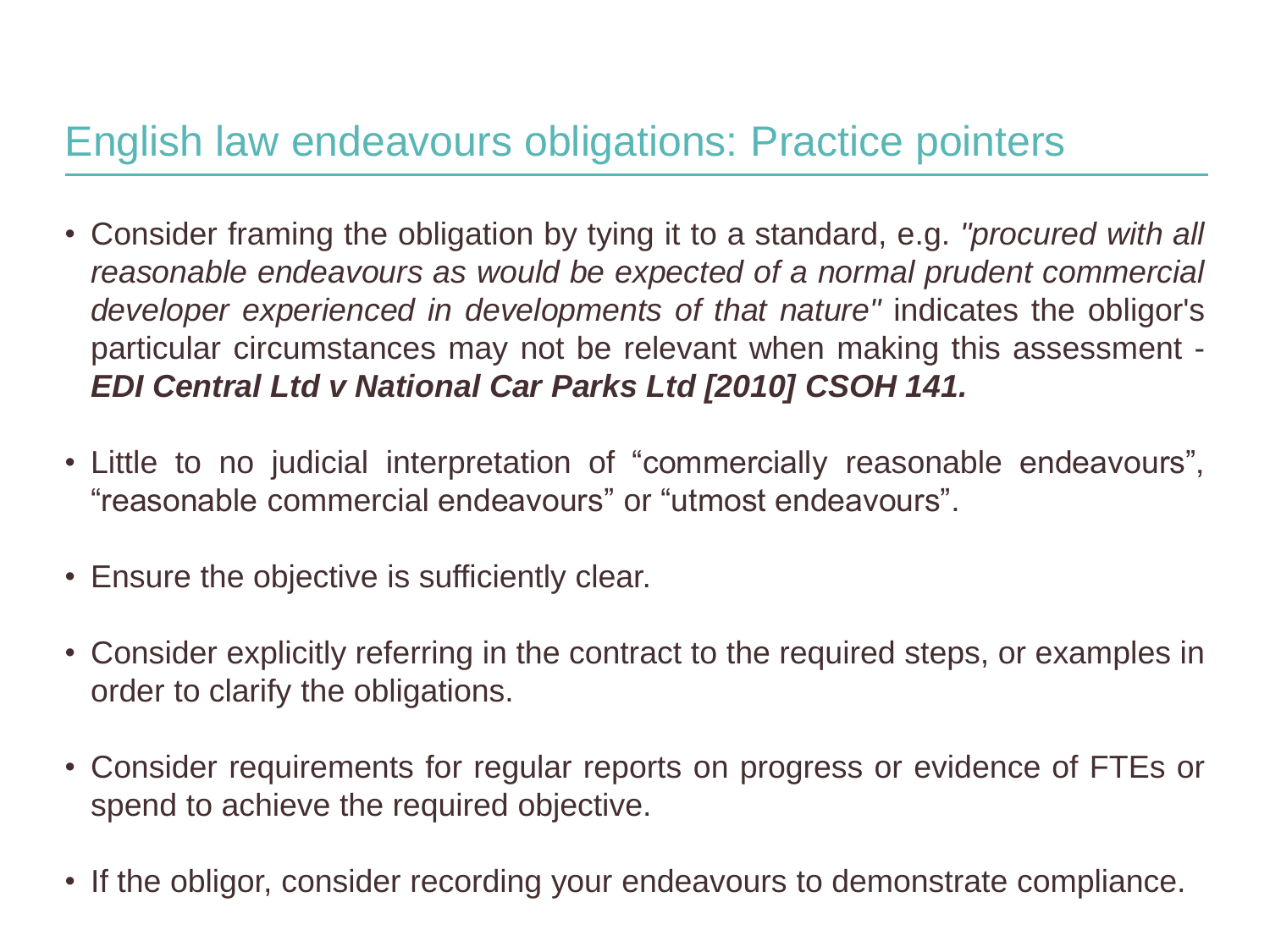### US law: efforts obligations

- State-by-state determination
- Generally little distinction between "best efforts", "reasonable efforts" and "commercially reasonable efforts"
- Issue is one of fact courts consider a party's experience, expertise, financial status and other abilities
- General standard: work in good faith towards the object of the contract to the extent of the party's individual capabilities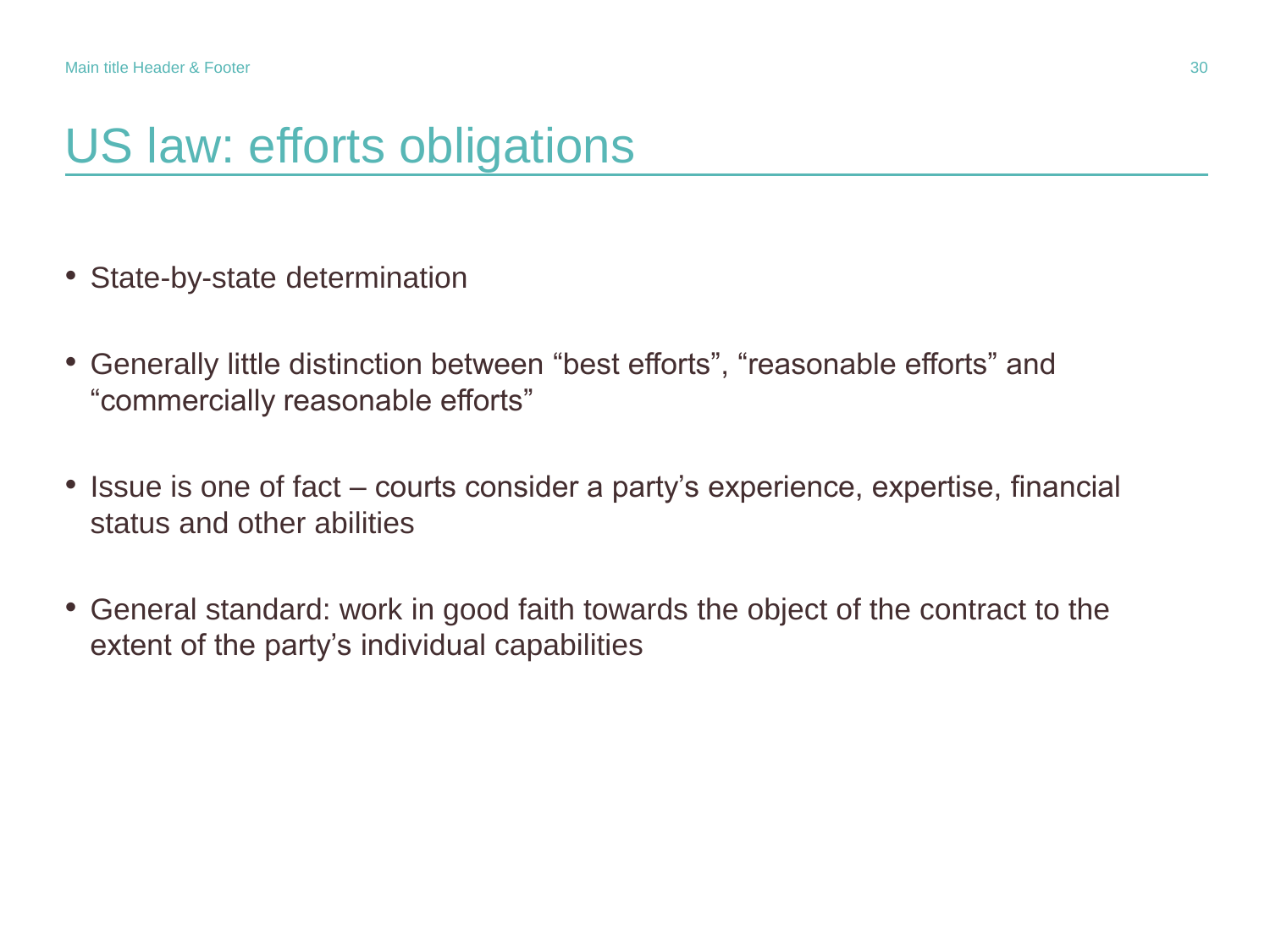### US law: efforts obligations

Efforts obligations do not require a party to:

- Take every conceivable effort
- Take unreasonable actions
- Sacrifice its own economic or business interests
- Incur substantial losses to perform its obligations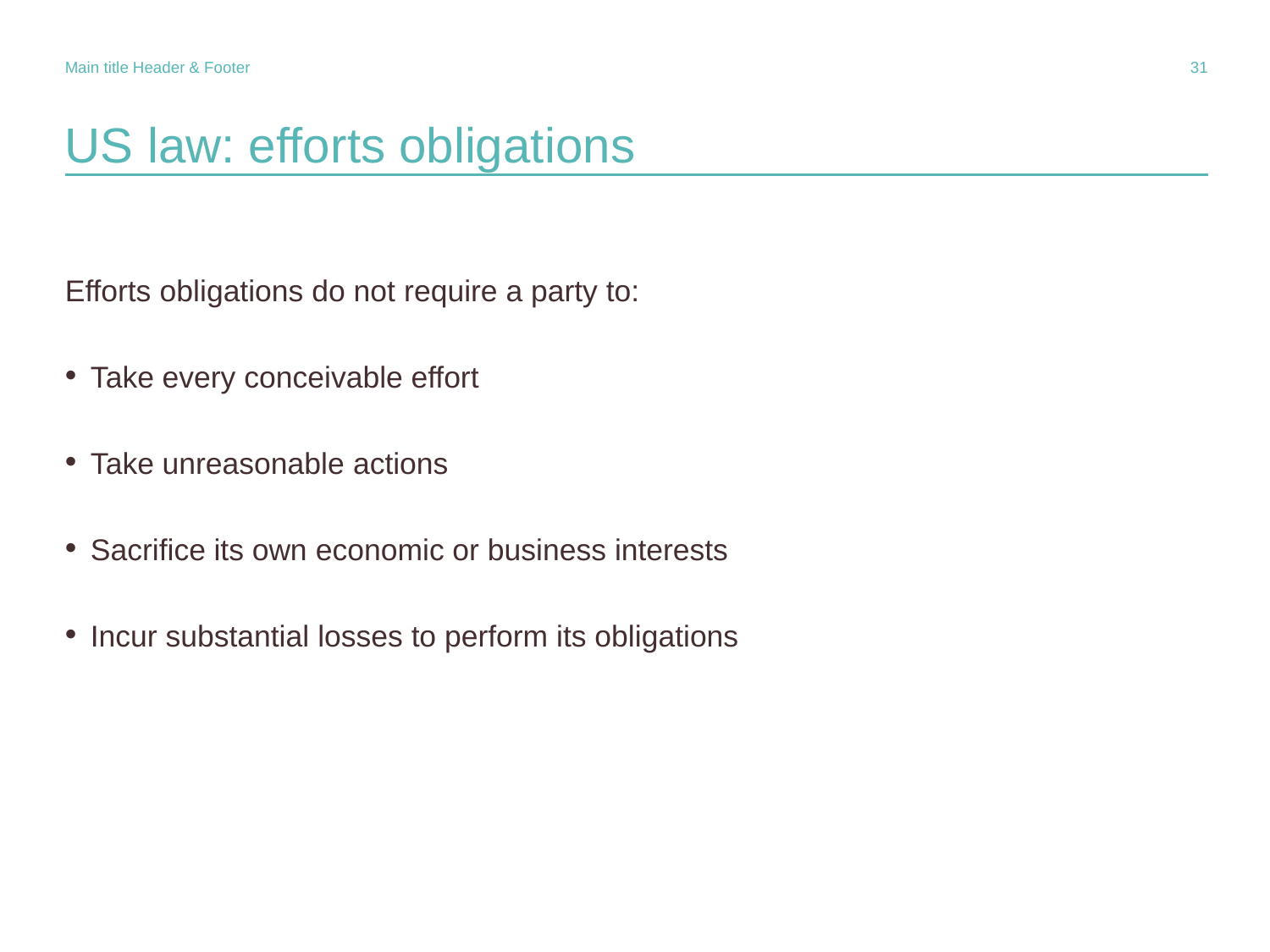## US law: practice pointers

- Define the meaning of whatever standard you include
- Use the term consistently throughout the contract
- Include known carve-outs
- Use objective criteria to describe the effort required